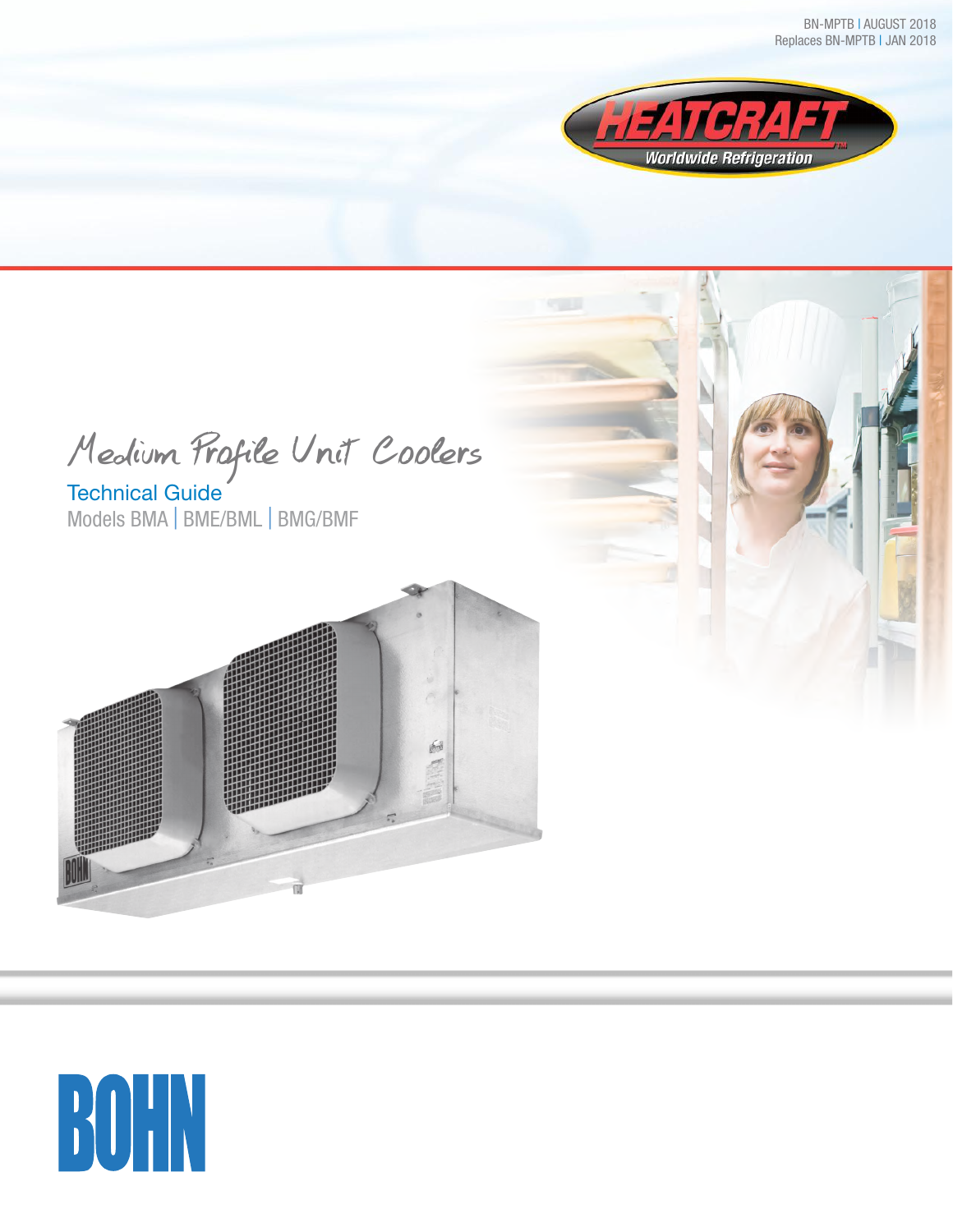## **Table of Contents**

| Performance Data & Specifications |  |
|-----------------------------------|--|
|                                   |  |
|                                   |  |
|                                   |  |
|                                   |  |
|                                   |  |
|                                   |  |
|                                   |  |
|                                   |  |
|                                   |  |
|                                   |  |



#### Choose the most energy-efficient motor available for evaporators.



The EC motor is an energy sufficient option on Bohn Medium Profile evaporators. Available on all new equipment or as an easy-to-install, drop-in replacement aftermarket part from InterLink™ Commercial Refrigeration Parts. Because they are a drop-in replacement for existing shaded pole and PSC motors, installation is quick and easy. It's a high impact, quick payback solution for reducing costs and achieving green initiatives without replacing the entire system.

EC motors by InterLink are up to 75% energy efficient - that's a 51-59% increase over shaded pole motors and a 30-35% increase over permanent-split capacitor (PSC) motors. With all of this added efficiency, you can count on more energy savings and lower operational costs while taking a step in the right direction toward conserving our planet's resources.

#### Nomenclature

| <b>BM</b>           | Α                             | 130                  | B                          | G                                           | A                      |
|---------------------|-------------------------------|----------------------|----------------------------|---------------------------------------------|------------------------|
| <b>Model Series</b> | <b>Model Type</b>             | <b>Capacity</b>      | <b>Electrical Code</b>     | <b>Control Option</b>                       | <b>Design Revision</b> |
| <b>Bohn Medium</b>  | $A = Air$ Defrost             | #BTUH x 100 (R-404A) | $A = 115/1/60$             | $G =$ intelligen <sup><math>TM</math></sup> |                        |
| Profile Unit Cooler | $E =$ Electric Defrost, 6 FPI |                      | $B = 208 - 230/1/60$       |                                             |                        |
|                     | $L =$ Electric Defrost, 4 FPI |                      | $C = 208 - 230/3/60$       |                                             |                        |
|                     | $G = Hot Gas Defrost, 6 FPI$  |                      | $D = 460/3/60$             |                                             |                        |
|                     | $F = Hot Gas Defrost, 4 FPI$  |                      | $M = 460/1/60$             |                                             |                        |
|                     |                               |                      | $E = 575/3/60$             |                                             |                        |
|                     |                               |                      | $L = 575/1/60$             |                                             |                        |
|                     |                               |                      | $N = 110/1/50$             |                                             |                        |
|                     |                               |                      | $Q = 220/1/50$             |                                             |                        |
|                     |                               |                      | $R = 380/1/50$             |                                             |                        |
|                     |                               |                      | $V = 380/3/50$             |                                             |                        |
|                     |                               |                      | $AE = 115/1/60$ (EC)       |                                             |                        |
|                     |                               |                      | $BE = 208 - 230/1/60$ (EC) |                                             |                        |
|                     |                               |                      | $CE = 208 - 230/3/60$ (EC) |                                             |                        |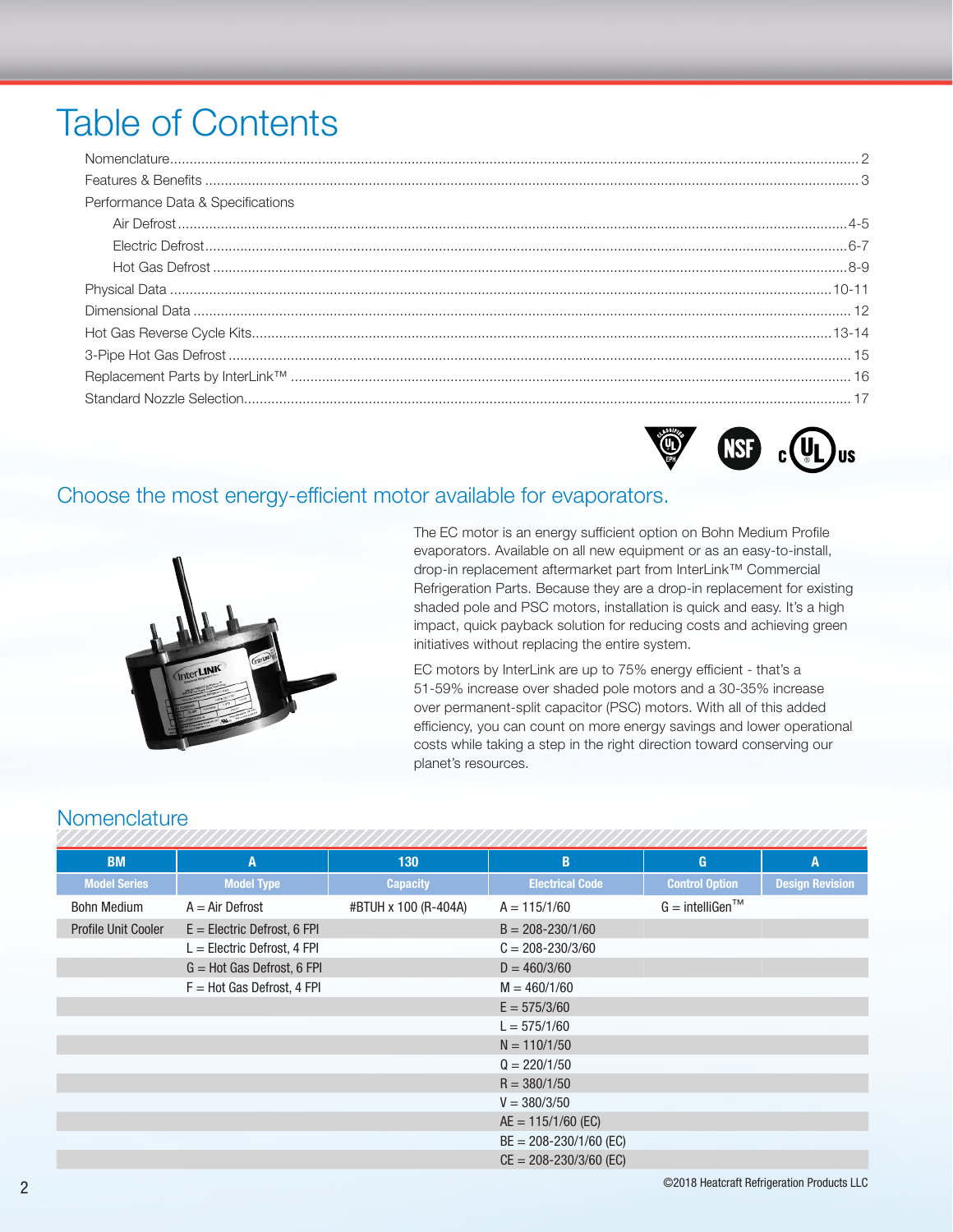# Features & Benefits

#### **Cabinet**

- **EXECUTE:** Schrader valve provided for suction pressure measurement
- External equalizer connection
- Heavy-guage textured aluminum cabinet
- All electrical components factory wired to terminal board and identified, making it easy to field wire the unit
- Sweat connections to reduce potential for leaks
- **n** Internal panels are isolated for quiet operation
- Liquid line solenoid wire harness is factory-installed for quick installation

#### **Motors**

- **n** Motors plug into wiring harness for easier servicing
- Single phase EC motors available factory-installed or as a drop-in replacement through InterLink™ Commercial Refrigeration Parts in 115 and 208-230 voltages
- **n** Thermally protected, lifetime-lubricated single phase PSC motors

#### Controls Options

- intelliGen™ Refrigeration Controller (iRC) units come with factory mounted, tested and calibrated with an electronic expansion valve, pressure transducer, temperature sensors, control board and User Interface. Standard features include Door Sensor, Product Load Input and Alarm Output.
- **n** Optional Field installable intelliGen Webserver Card (iWC) enables local and remote monitoring on any Phone, Tablet or PC.
- **n** Optional Field installable intelliGen Integration Card (iIC) enables connectivity to BACnet and Modbus.
- Quick Response Controller units come factory mounted with an electronic expansion valve, pressure transducer, temperature sensors and control board.
- Beacon II™ units come factory mounted with an electronic expansion valve, pressure transducer, temperature sensors and control board.

#### **Coil**

- Patented Thermo-Flex<sup>™</sup> coil design allows the coil to "flex" during periods of defrost resulting in expansion of the coil surface. By eliminating the possibility of wear at critical stress areas, the integrity and longevity of the unit are dramatically increased (Patent Number 5,584,340)
- Coil heater slots have been enlarged for easier installation and replacement
- Electric defrost models have fixed defrost termination / fan delay and heater limit thermostats
- Reliable nickel steel alloy defrost heater elements
- Heaters are coil face mounted for easy access



Factory-installed liquid line solenoid wiring harness for faster installation



Innovative Thermo-Flex™ coil

#### Drain Pan

- Front hinged drain pan for easy access
- Large diameter drain fitting (3/4" ID)

#### Other Options

- Totally enclosed single phase PSC motors available as an option for 208-230 and 460 voltages
- Factory installed mounted components are available in these configurations:
	- Pre-assembled units come with mounted TXV, liquid line solenoid valve and room thermostat
	- Pre-charged units come with mounted TXV, liquid line solenoid valve, room thermostat, and quick connect fittings
	- Mounted TXV
	- Mounted TXV and solenoid valve
	- Mounted room thermostat
- **n** Most models available with glycol circuiting (see glycol product brochure)
- **Dimeta** Units available with stainless steel housing and drain pan
- **n** Units available with Bronze-Glow coil coating (air, electric and hot gas)
- **n** Units available with copper fins (6 FPI models only)
- **n** Air defrost units available with polyester coated fins, or various coil coating options
- **n** Units available with insulated drain pan
- **n** Ship-loose air sock collar available

*Bohn offers a five-year limited guarantee against leaks at tube sheets and center supports for all medium profile unit coolers*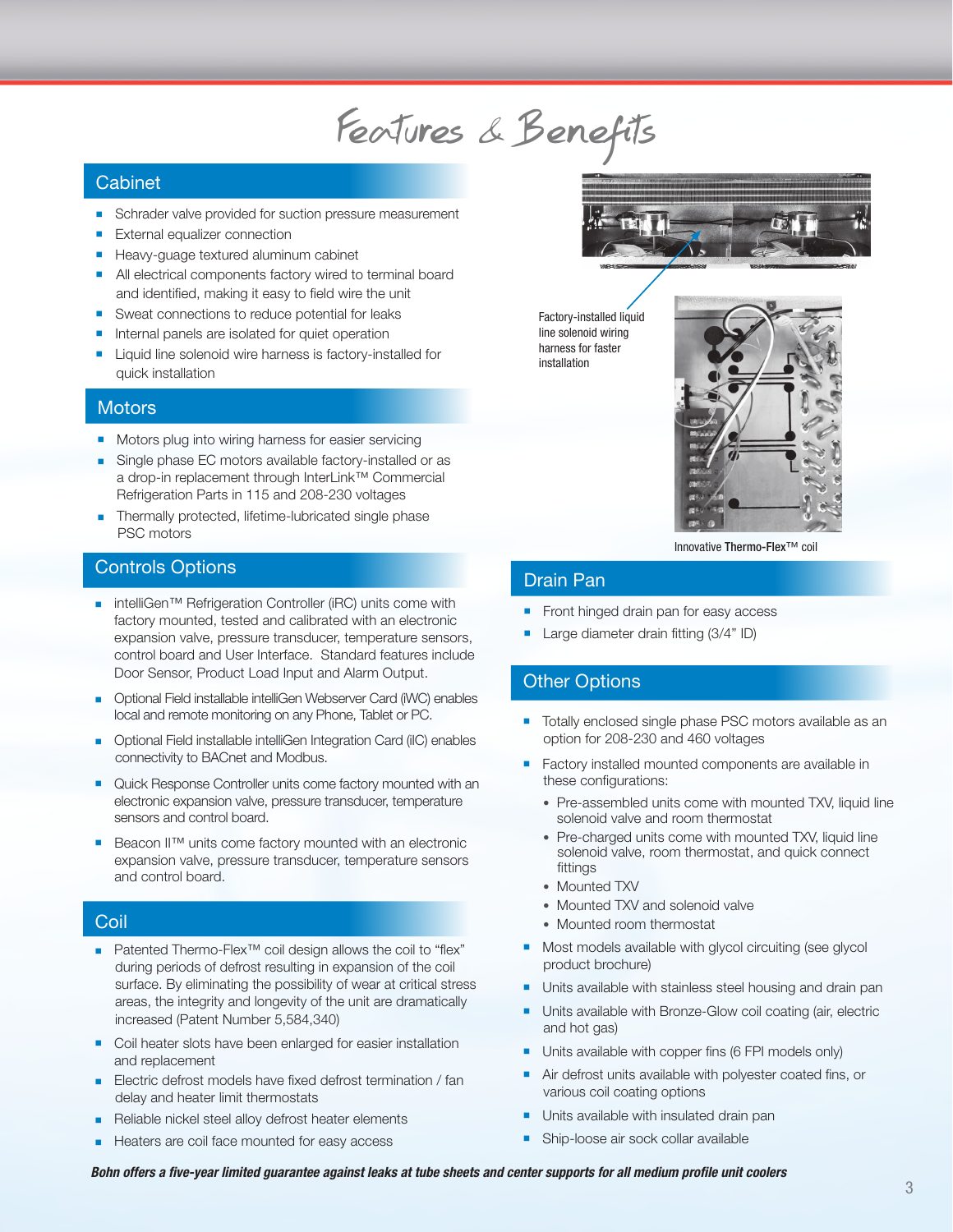### Model BMA Air Defrost | 60 Hz

|               |                         |                | <b>Capacity</b>           |                |                | <b>Fan Data</b> |                  |     |                 |     | Air Throw* <sup>+</sup> |     |                 |
|---------------|-------------------------|----------------|---------------------------|----------------|----------------|-----------------|------------------|-----|-----------------|-----|-------------------------|-----|-----------------|
| <b>Model</b>  | <b>R-404A</b>           |                | R-407A/C/F, R-448A/R-449A |                |                |                 |                  |     | <b>Diameter</b> |     | <b>Extended</b>         |     | <b>Diffused</b> |
|               | <b>10°F TD 25°F SST</b> | 6°C TD 4°C SST | 10 F TD 25 F SST          | 6°C TD 4°C SST | No.            | <b>CFM</b>      | m <sup>3</sup> H |     |                 |     | (Std.)                  |     | (0pt.)          |
|               | <b>BTUH</b>             | <b>Watts</b>   | <b>BTUH</b>               | <b>Watts</b>   |                |                 |                  | in. | mm              | ft. | m                       | ft. | m               |
| <b>BMA130</b> | 13.000                  | 3,800          | 15.000                    | 4,400          |                | 2,300           | 3,910            | 18  | 457             | 65  | 20                      | 50  | 15              |
| <b>BMA155</b> | 15,500                  | 4,500          | 18,000                    | 5,300          |                | 2,200           | 3.740            | 18  | 457             | 65  | 20                      | 50  | 15              |
| <b>BMA245</b> | 24,500                  | 7,200          | 27,500                    | 8,100          | 2              | 4,600           | 7,820            | 18  | 457             | 65  | 20                      | 50  | 15              |
| <b>BMA300</b> | 30,000                  | 8,800          | 34,000                    | 10,000         | $\overline{2}$ | 4,400           | 7,480            | 18  | 457             | 65  | 20                      | 50  | 15              |
| <b>BMA365</b> | 36,500                  | 10.700         | 41,500                    | 12,200         | 3              | 6,900           | 11.730           | 18  | 457             | 65  | 20                      | 50  | 15              |
| <b>BMA450</b> | 45,000                  | 13,200         | 51,500                    | 15,100         | 3              | 6,600           | 11,220           | 18  | 457             | 65  | 20                      | 50  | 15              |
| <b>BMA510</b> | 51,000                  | 14,900         | 58,000                    | 17,000         | 4              | 9,200           | 15,640           | 18  | 457             | 65  | 20                      | 50  | 15              |
| <b>BMA600</b> | 60,000                  | 17,600         | 68,500                    | 20,100         | $\overline{4}$ | 8,800           | 14.960           | 18  | 457             | 65  | 20                      | 50  | 15              |
| <b>BMA710</b> | 71,000                  | 20,800         | 81,000                    | 23,700         | 5              | 10,500          | 17,850           | 18  | 457             | 65  | 20                      | 50  | 15              |

### Model BMA Air Defrost | 50 Hz †

|               | <b>Capacity</b>         |                |                           |                |                |                 |                  |                 |     |     |                         |     |                 |  |  |
|---------------|-------------------------|----------------|---------------------------|----------------|----------------|-----------------|------------------|-----------------|-----|-----|-------------------------|-----|-----------------|--|--|
|               |                         |                |                           |                |                | <b>Fan Data</b> |                  |                 |     |     | Air Throw* <sup>+</sup> |     |                 |  |  |
| <b>Model</b>  | <b>R-404A</b>           |                | R-407A/C/F, R-448A/R-449A |                |                |                 |                  | <b>Diameter</b> |     |     | <b>Extended</b>         |     | <b>Diffused</b> |  |  |
|               | <b>10°F TD 25°F SST</b> | 6°C TD 4°C SST | <b>10°F TD 25°F SST</b>   | 6°C TD 4°C SST | No.            | <b>CFM</b>      | m <sup>3</sup> H |                 |     |     | (Std.)                  |     | (0pt.)          |  |  |
|               | <b>BTUH</b>             | <b>Watts</b>   | <b>BTUH</b>               | <b>Watts</b>   |                |                 |                  | (in)            | mm  | ft. | m                       | ft. | m               |  |  |
| <b>BMA130</b> | 12,400                  | 3,600          | 14,300                    | 4,200          |                | 2,070           | 3,520            | 18              | 457 | 60  | 18.5                    | 45  | 13.5            |  |  |
| <b>BMA155</b> | 14,700                  | 4,300          | 17,100                    | 5,000          |                | 1,980           | 3,370            | 18              | 457 | 60  | 18.5                    | 45  | 13.5            |  |  |
| <b>BMA245</b> | 23,300                  | 6,800          | 26,100                    | 7,700          | $\overline{2}$ | 4,140           | 7,040            | 18              | 457 | 60  | 18.5                    | 45  | 13.5            |  |  |
| <b>BMA300</b> | 28,500                  | 8,400          | 32,300                    | 9,500          | $\overline{2}$ | 3,960           | 6,730            | 18              | 457 | 60  | 18.5                    | 45  | 13.5            |  |  |
| <b>BMA365</b> | 34,700                  | 10,200         | 39,400                    | 11,600         | 3              | 6,210           | 10.560           | 18              | 457 | 60  | 18.5                    | 45  | 13.5            |  |  |
| <b>BMA450</b> | 42,800                  | 12,500         | 48,900                    | 14,300         | 3              | 5,940           | 10,100           | 18              | 457 | 60  | 18.5                    | 45  | 13.5            |  |  |
| <b>BMA510</b> | 48.500                  | 14,200         | 55,100                    | 16,200         | 4              | 8,280           | 14.080           | 18              | 457 | 60  | 18.5                    | 45  | 13.5            |  |  |
| <b>BMA600</b> | 57,000                  | 16,700         | 65,100                    | 19,100         | $\overline{4}$ | 7,920           | 13,460           | 18              | 457 | 60  | 18.5                    | 45  | 13.5            |  |  |
| <b>BMA710</b> | 67.500                  | 19.800         | 77,000                    | 22,500         | 5              | 9,450           | 16,070           | 18              | 457 | 60  | 18.5                    | 45  | 13.5            |  |  |

*\* Standard molded fan guards allow for extended air throw; optional wire guards promote air diffusion*

*† Air throw data based on 12-ft. high ceilings with no obstructions where velocity drops to 50 FPM*

*‡ For EC motors, use 60 Hz capacity and airflow values (Units with EC motors operating at 50 Hz will not see a reduction in performance due to the electronic control of the motor)*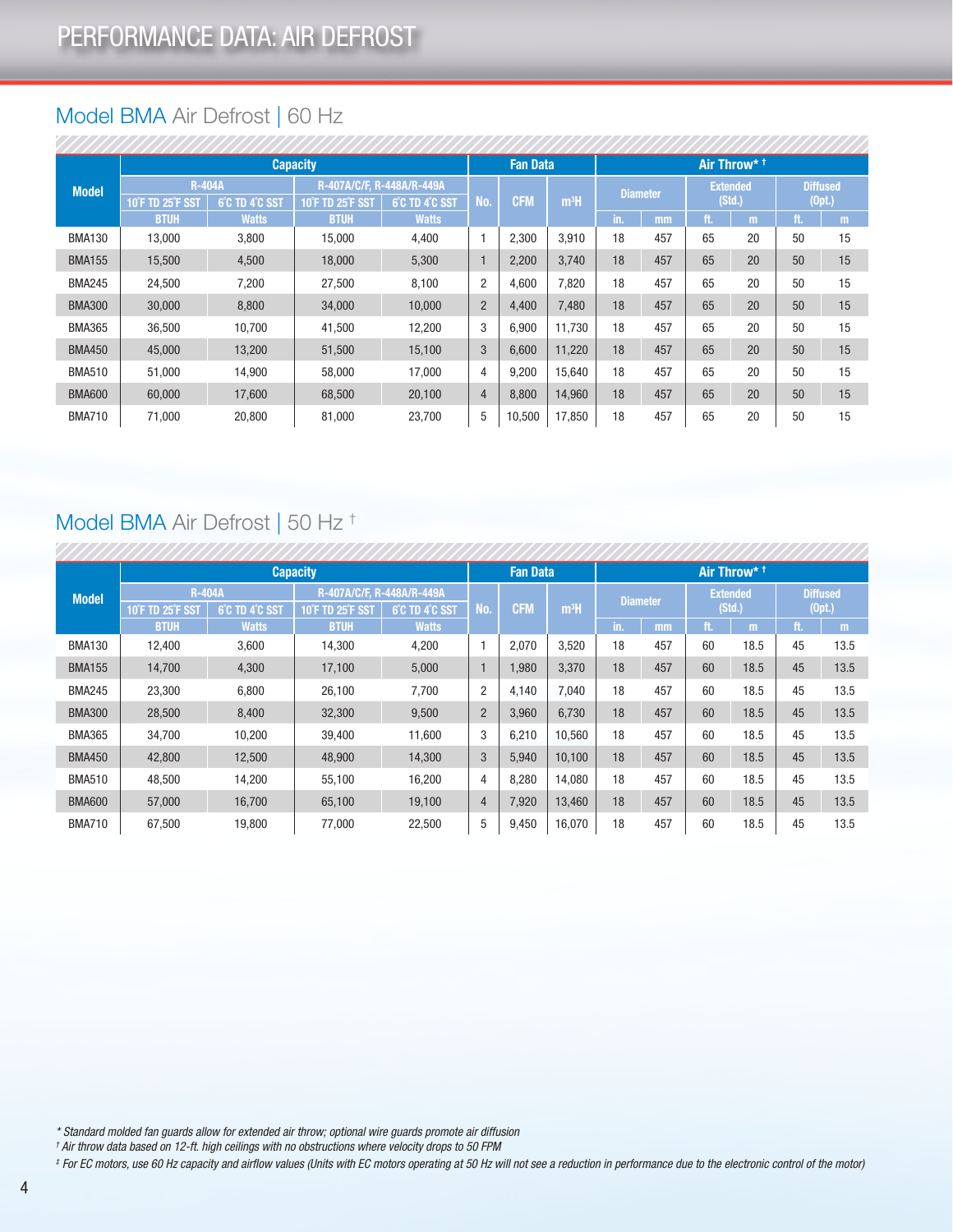### Model BMA Air Defrost | 60 Hz

|  |               |        |             |              |             |              | <b>PSC</b>  |              |             |              |             |              | <b>EC Motor</b> |              |  |
|--|---------------|--------|-------------|--------------|-------------|--------------|-------------|--------------|-------------|--------------|-------------|--------------|-----------------|--------------|--|
|  | <b>Model</b>  | $HP^*$ |             | 115/1/60     |             | 208-230/1/60 |             | 460/1/60     | 575/1/60    |              |             | 115/1/60     | 208-230/1/60    |              |  |
|  |               |        | <b>Amps</b> | <b>Watts</b> | <b>Amps</b> | <b>Watts</b> | <b>Amps</b> | <b>Watts</b> | <b>Amps</b> | <b>Watts</b> | <b>Amps</b> | <b>Watts</b> | <b>Amps</b>     | <b>Watts</b> |  |
|  | <b>BMA130</b> | 1/4    | 4.0         | 300          | 1.8         | 305          | 1.0         | 305          | 0.7         | 310          | 2.8         | 210          | 1.4             | 215          |  |
|  | <b>BMA155</b> | 1/4    | 4.0         | 300          | 1.8         | 305          | 1.0         | 305          | 0.7         | 310          | 2.8         | 210          | 1.4             | 215          |  |
|  | <b>BMA245</b> | 1/4    | 8.0         | 600          | 3.6         | 610          | 2.0         | 610          | 1.4         | 620          | 5.6         | 420          | 2.8             | 430          |  |
|  | <b>BMA300</b> | 1/4    | 8.0         | 600          | 3.6         | 610          | 2.0         | 610          | 1.4         | 620          | 5.6         | 420          | 2.8             | 430          |  |
|  | <b>BMA365</b> | 1/4    | 12.0        | 900          | 5.4         | 915          | 3.0         | 915          | 2.1         | 930          | 8.4         | 630          | 4.2             | 645          |  |
|  | <b>BMA450</b> | 1/4    | 12.0        | 900          | 5.4         | 915          | 3.0         | 915          | 2.1         | 930          | 8.4         | 630          | 4.2             | 645          |  |
|  | <b>BMA510</b> | 1/4    | 16.0        | 1,200        | 7.2         | 1,220        | 4.0         | 1,220        | 2.8         | 1,240        | 11.2        | 840          | 5.6             | 860          |  |
|  | <b>BMA600</b> | 1/4    | 16.0        | 1,200        | 7.2         | 1,220        | 4.0         | 1,220        | 2.8         | 1,240        | 11.2        | 840          | 5.6             | 860          |  |
|  | <b>BMA710</b> | 1/4    | ٠           | 1,500        | 9.0         | 1,525        | 5.0         | 1,525        | 3.5         | 1,550        | 14.0        | 1,050        | 7.0             | 1,075        |  |

### Model BMA Air Defrost | 50 Hz

|               |           |             | <b>PSC Motor</b> |             |             | <b>EC Motor</b> |
|---------------|-----------|-------------|------------------|-------------|-------------|-----------------|
| <b>Model</b>  | <b>HP</b> | 110/1/50    | 220/1/50         | 380/1/50    | 110/1/50    | 220/1/50        |
|               |           | <b>Amps</b> | <b>Amps</b>      | <b>Amps</b> | <b>Amps</b> | <b>Amps</b>     |
| <b>BMA130</b> | 1/4       | 4.0         | 1.8              | 1.0         | 2.8         | 1.4             |
| <b>BMA155</b> | 1/4       | 4.0         | 1.8              | 1.0         | 2.8         | 1.4             |
| <b>BMA245</b> | 1/4       | 8.0         | 3.6              | 2.0         | 5.6         | 2.8             |
| <b>BMA300</b> | 1/4       | 8.0         | 3.6              | 2.0         | 5.6         | 2.8             |
| <b>BMA365</b> | 1/4       | 12.0        | 5.4              | 3.0         | 8.4         | 4.2             |
| <b>BMA450</b> | 1/4       | 12.0        | 5.4              | 3.0         | 8.4         | 4.2             |
| <b>BMA510</b> | 1/4       | 16.0        | 7.2              | 4.0         | 11.2        | 5.6             |
| <b>BMA600</b> | 1/4       | 16.0        | 7.2              | 4.0         | 11.2        | 5.6             |
| <b>BMA710</b> | 1/4       | ٠           | 9.0              | 5.0         | 14.0        | 7.0             |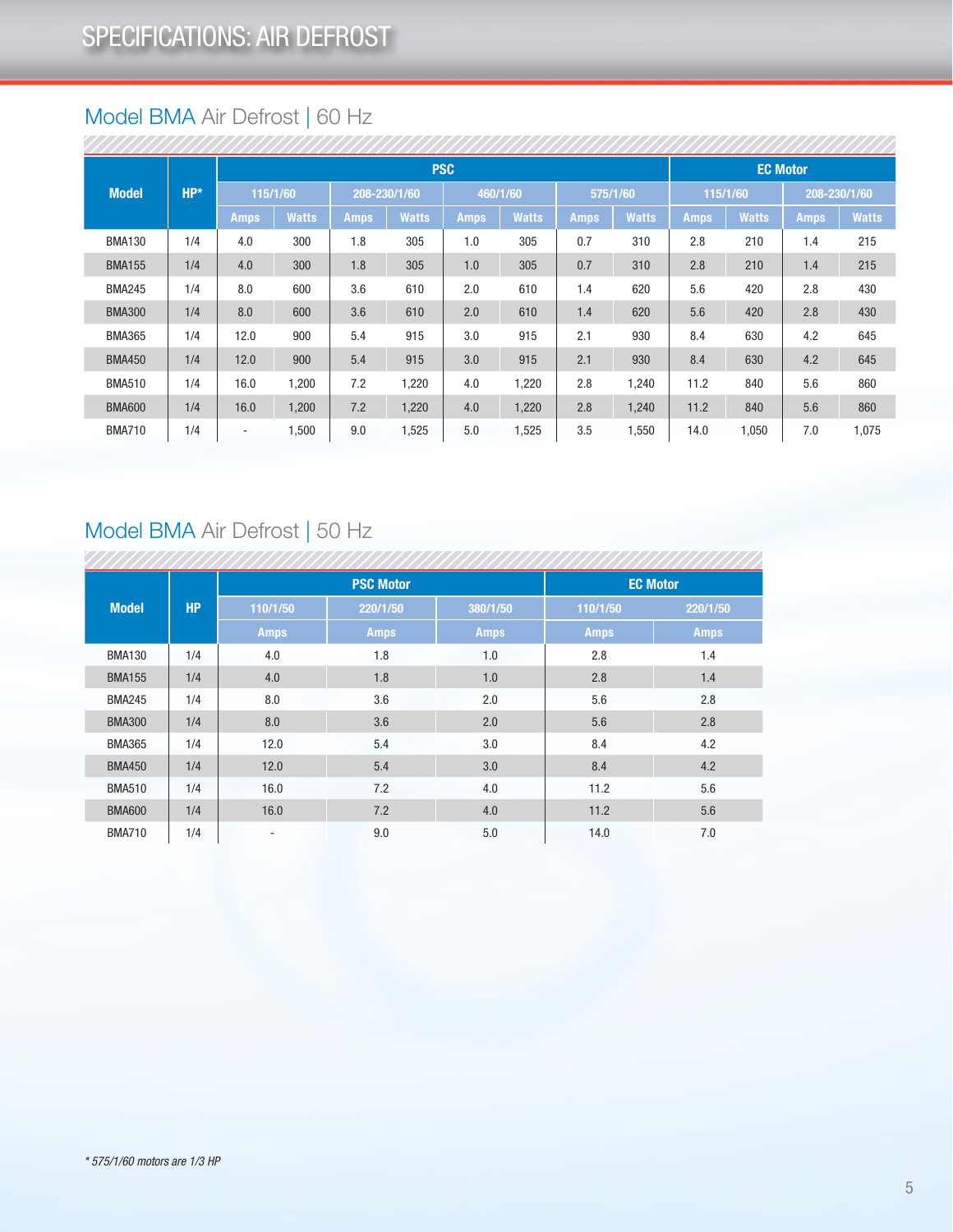### Model BME/BML Electric Defrost | 60 Hz

|                                 |               |                   |                  | <b>Capacity</b>           |                  |                | <b>Fan Data</b> |                  |     |                 |        | Air Throw* <sup>+</sup> |                 |    |
|---------------------------------|---------------|-------------------|------------------|---------------------------|------------------|----------------|-----------------|------------------|-----|-----------------|--------|-------------------------|-----------------|----|
|                                 | <b>Model</b>  |                   | <b>R-404A</b>    | R-407A/C/F, R-448A/R-449A |                  |                |                 |                  |     |                 |        | <b>Extended</b>         | <b>Diffused</b> |    |
|                                 |               | 10°F TD -20°F SS1 | 6°C TD -29°C SST | 10°F TD -20°F SST         | 6°C TD -29°C SST | No.            | <b>CFM</b>      | m <sup>3</sup> H |     | <b>Diameter</b> | (Std.) |                         | (Opt.)          |    |
|                                 |               | <b>BTUH</b>       | <b>Watts</b>     | <b>BTUH</b>               | <b>Watts</b>     |                |                 |                  | in. | mm              | ft.    | m                       | ft.             | m  |
|                                 | <b>BME101</b> | 10,100            | 3,000            | 11,200                    | 3,300            | 1              | 2,350           | 4.000            | 18  | 457             | 65     | 20                      | 50              | 15 |
|                                 | <b>BME140</b> | 14,000            | 4,100            | 15,500                    | 4,500            | $\mathbf{1}$   | 2,250           | 3,830            | 18  | 457             | 65     | 20                      | 50              | 15 |
|                                 | <b>BME190</b> | 19,000            | 5,600            | 20,500                    | 6,000            | 2              | 4,700           | 7,990            | 18  | 457             | 65     | 20                      | 50              | 15 |
|                                 | <b>BME260</b> | 26,000            | 7,600            | 28,500                    | 8,400            | $\overline{2}$ | 4,500           | 7,650            | 18  | 457             | 65     | 20                      | 50              | 15 |
|                                 | <b>BME310</b> | 31,000            | 9,100            | 34,000                    | 10,000           | 3              | 7,050           | 11,990           | 18  | 457             | 65     | 20                      | 50              | 15 |
| Fins Per Inch<br>$\ddot{\circ}$ | <b>BME390</b> | 39,000            | 11.400           | 43.000                    | 12,600           | 3              | 6,750           | 11,480           | 18  | 457             | 65     | 20                      | 50              | 15 |
|                                 | <b>BME430</b> | 43,000            | 12,600           | 46,500                    | 13,600           | 4              | 8,800           | 14.960           | 18  | 457             | 65     | 20                      | 50              | 15 |
|                                 | <b>BME520</b> | 52,000            | 15,200           | 57,000                    | 16,700           | 4              | 8,400           | 14,280           | 18  | 457             | 65     | 20                      | 50              | 15 |
|                                 | <b>BME620</b> | 62,000            | 18,200           | 68,000                    | 19,900           | 5              | 10,000          | 17,000           | 18  | 457             | 65     | 20                      | 50              | 15 |
|                                 | <b>BML100</b> | 10,000            | 2,900            | 11,000                    | 3,200            | $\mathbf{1}$   | 2,325           | 3,950            | 18  | 457             | 65     | 20                      | 50              | 15 |
|                                 | <b>BML165</b> | 16,500            | 4,800            | 18,000                    | 5,300            | $\overline{2}$ | 4,900           | 8,330            | 18  | 457             | 65     | 20                      | 50              | 15 |
|                                 | <b>BML220</b> | 22.000            | 6,400            | 24,000                    | 7,000            | $\overline{2}$ | 4,650           | 7,910            | 18  | 457             | 65     | 20                      | 50              | 15 |
|                                 | <b>BML250</b> | 25,000            | 7,300            | 27,000                    | 7,900            | 3              | 7,350           | 12,500           | 18  | 457             | 65     | 20                      | 50              | 15 |
| Fins Per Inch                   | <b>BML330</b> | 33,000            | 9,700            | 36,500                    | 10,700           | 3              | 6,975           | 11,860           | 18  | 457             | 65     | 20                      | 50              | 15 |
| $\Rightarrow$                   | <b>BML370</b> | 37,000            | 10,800           | 40,000                    | 11,700           | 4              | 9,100           | 15,470           | 18  | 457             | 65     | 20                      | 50              | 15 |
|                                 | <b>BML440</b> | 44.000            | 12,900           | 48,500                    | 14,200           | 4              | 8,700           | 14,790           | 18  | 457             | 65     | 20                      | 50              | 15 |
|                                 | <b>BML530</b> | 53,000            | 15,500           | 58,500                    | 17,100           | 5              | 10.350          | 17.600           | 18  | 457             | 65     | 20                      | 50              | 15 |

#### Model BME/BML Electric Defrost | 50 Hz † ,,,,,,,,,,,,,,,,,

|                               |               |                      |                     | <b>Capacity</b>      |                              |                | <b>Fan Data</b> |                  |     |                 |     | Air Throw* <sup>+</sup> |     |                 |
|-------------------------------|---------------|----------------------|---------------------|----------------------|------------------------------|----------------|-----------------|------------------|-----|-----------------|-----|-------------------------|-----|-----------------|
|                               | <b>Model</b>  |                      | <b>R-404A</b>       |                      | R-407A/C/F,<br>R-448A/R-449A |                |                 |                  |     | <b>Diameter</b> |     | <b>Extended</b>         |     | <b>Diffused</b> |
|                               |               | 10°F TD<br>-20°F SST | 6°C TD<br>-29°C SST | 10°F TD<br>-20°F SST | 6°C TD<br>$-29^\circ$ C SST  | No.            | <b>CFM</b>      | m <sup>3</sup> H |     |                 |     | (Std.)                  |     | (0pt.)          |
|                               |               | <b>BTUH</b>          | <b>Watts</b>        | <b>BTUH</b>          | <b>Watts</b>                 |                |                 |                  | in. | mm              | ft. | m                       | ft. | m               |
|                               | <b>BME101</b> | 9,600                | 2,900               | 10,600               | 3,100                        | 1              | 2,115           | 3,600            | 18  | 457             | 60  | 18.5                    | 45  | 13.5            |
|                               | <b>BME140</b> | 13,300               | 3,900               | 14,700               | 4,300                        | 1              | 2,025           | 3,440            | 18  | 457             | 60  | 18.5                    | 45  | 13.5            |
|                               | <b>BME190</b> | 18,050               | 5,300               | 19,500               | 5,700                        | $\overline{2}$ | 4,230           | 7,190            | 18  | 457             | 60  | 18.5                    | 45  | 13.5            |
| Ínch<br>Fins Per<br>$\bullet$ | <b>BME260</b> | 24,700               | 7,200               | 27,100               | 8,000                        | $\overline{2}$ | 4,050           | 6,890            | 18  | 457             | 60  | 18.5                    | 45  | 13.5            |
|                               | <b>BME310</b> | 29,450               | 8,600               | 32,300               | 9,500                        | 3              | 6,345           | 10,790           | 18  | 457             | 60  | 18.5                    | 45  | 13.5            |
|                               | <b>BME390</b> | 37,050               | 10,800              | 40,900               | 12,000                       | 3              | 6,075           | 10,330           | 18  | 457             | 60  | 18.5                    | 45  | 13.5            |
|                               | <b>BME430</b> | 40.850               | 12,000              | 44,200               | 12,900                       | 4              | 7.920           | 13.460           | 18  | 457             | 60  | 18.5                    | 45  | 13.5            |
|                               | <b>BME520</b> | 49,400               | 14,400              | 54,200               | 15,900                       | 4              | 7,560           | 12,850           | 18  | 457             | 60  | 18.5                    | 45  | 13.5            |
|                               | <b>BME620</b> | 58,900               | 17,300              | 64,600               | 18,900                       | 5              | 9,000           | 15,300           | 18  | 457             | 60  | 18.5                    | 45  | 13.5            |
|                               | <b>BML100</b> | 9,500                | 2,800               | 10.500               | 3,000                        | 1              | 2.093           | 3.560            | 18  | 457             | 60  | 18.5                    | 45  | 13.5            |
|                               | <b>BML165</b> | 15.675               | 4,600               | 17,100               | 5,000                        | 2              | 4.410           | 7.500            | 18  | 457             | 60  | 18.5                    | 45  | 13.5            |
|                               | <b>BML220</b> | 20,900               | 6,100               | 22,800               | 6,700                        | $\overline{2}$ | 4,185           | 7,120            | 18  | 457             | 60  | 18.5                    | 45  | 13.5            |
|                               | <b>BML250</b> | 23,750               | 6,900               | 25,700               | 7,500                        | 3              | 6,615           | 11,250           | 18  | 457             | 60  | 18.5                    | 45  | 13.5            |
| 4 Fins Per Inch               | <b>BML330</b> | 31,350               | 9,200               | 34,700               | 10,200                       | 3              | 6,278           | 10,670           | 18  | 457             | 60  | 18.5                    | 45  | 13.5            |
|                               | <b>BML370</b> | 35,150               | 10,300              | 38.000               | 11,100                       | 4              | 8.190           | 13.920           | 18  | 457             | 60  | 18.5                    | 45  | 13.5            |
|                               | <b>BML440</b> | 41,800               | 12,300              | 46,100               | 13,500                       | 4              | 7,830           | 13,310           | 18  | 457             | 60  | 18.5                    | 45  | 13.5            |
|                               | <b>BML530</b> | 50,350               | 14,700              | 55,600               | 16,200                       | 5              | 9,315           | 15,840           | 18  | 457             | 60  | 18.5                    | 45  | 13.5            |

#### Capacity Correction Factors For Electric and Hot Gas Defrost Units

| Saturated<br>Suction<br>Temp. °F | $+20$ | $-10$ | $-20$ | $-30$ | $-40$ |
|----------------------------------|-------|-------|-------|-------|-------|
| Saturated<br>Suction<br>Temp. °C | $-7$  | $-23$ | $-29$ | $-34$ | -40   |
| Multiply<br>Capacity<br>By       | 1.15  | 1.02  | 1.00  | 0.90  | 0.80  |

*\* Standard molded fan guards allow for extended air throw; optional wire guards promote air diffusion*

*† Air throw data based on 12-ft. high ceilings with no obstructions where velocity drops to 50 FPM*

*‡ For EC motors, use 60 Hz capacity and airflow values (Units with EC motors operating at 50 Hz will not see a reduction in performance due to the electronic control of the motor)*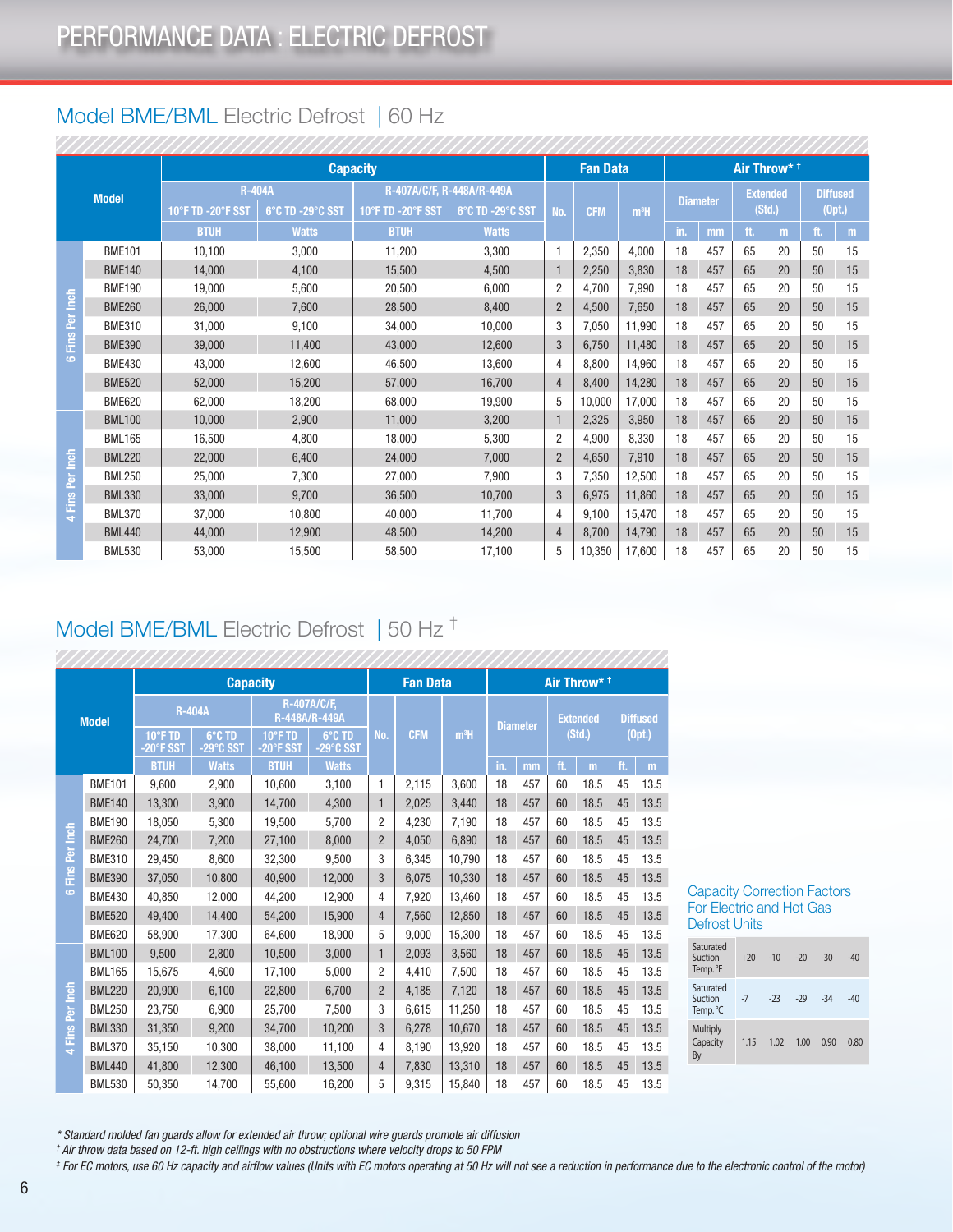### Model BME/BML Electric Defrost | 60 Hz

|                 |               |           |              |       | <b>PSC Motor</b> |       |             |              | <b>EC Motor</b> |              |              |                          |                     | <b>Defrost Heater</b> |          |          |
|-----------------|---------------|-----------|--------------|-------|------------------|-------|-------------|--------------|-----------------|--------------|--------------|--------------------------|---------------------|-----------------------|----------|----------|
|                 | <b>Model</b>  | <b>HP</b> | 208-230/1/60 |       | 460/1/60         |       |             | 575/1/60     | 208-230/1/60    |              | <b>Watts</b> | $208 -$<br>230/1/60      | $208 -$<br>230/3/60 | 460/1/60              | 460/3/60 | 575/3/60 |
|                 |               |           | <b>Amps</b>  | Watts | <b>Amps</b>      | Watts | <b>Amps</b> | <b>Watts</b> | <b>Amps</b>     | <b>Watts</b> |              |                          |                     | <b>Total Amps</b>     |          |          |
|                 | <b>BME101</b> | 1/4       | 1.8          | 305   | 1.0              | 305   | 0.7         | 310          | 1.4             | 215          | 2,730        | 11.9                     | 8.2                 | 5.9                   | 4.1      | 3.3      |
|                 | <b>BME140</b> | 1/4       | 1.8          | 305   | 1.0              | 305   | 0.7         | 310          | 1.4             | 215          | 2.730        | 11.9                     | 8.2                 | 5.9                   | 4.1      | 3.3      |
|                 | <b>BME190</b> | 1/4       | 3.6          | 610   | 2.0              | 610   | 1.4         | 620          | 2.8             | 430          | 5,350        | 23.3                     | 16.0                | 11.6                  | 8.3      | 6.6      |
| Fins Per Inch   | <b>BME260</b> | 1/4       | 3.6          | 610   | 2.0              | 610   | 1.4         | 620          | 2.8             | 430          | 5,350        | 23.3                     | 16.0                | 11.6                  | 8.3      | 6.6      |
|                 | <b>BME310</b> | 1/4       | 5.4          | 915   | 3.0              | 915   | 2.1         | 930          | 4.2             | 645          | 7.750        | 33.7                     | 23.2                | 16.8                  | 12.0     | 9.6      |
|                 | <b>BME390</b> | 1/4       | 5.4          | 915   | 3.0              | 915   | 2.1         | 930          | 4.2             | 645          | 7,750        | 33.7                     | 23.2                | 16.8                  | 12.0     | 9.6      |
| $\bullet$       | <b>BME430</b> | 1/4       | 7.2          | 1.220 | 4.0              | 1.220 | 2.8         | 1.240        | 5.6             | 860          | 10.200       | $\overline{a}$           | 30.5                | 22.2                  | 15.8     | 12.6     |
|                 | <b>BME520</b> | 1/4       | 7.2          | 1,220 | 4.0              | 1,220 | 2.8         | 1,240        | 5.6             | 860          | 10,200       | $\overline{\phantom{a}}$ | 30.5                | 22.2                  | 15.8     | 12.6     |
|                 | <b>BME620</b> | 1/4       | 9.0          | 1,525 | 5.0              | 1,525 | 3.5         | 1,550        | 7.0             | 1,075        | 11.600       | ٠                        | 34.7                | 25.2                  | 18.1     | 14.4     |
|                 | <b>BML100</b> | 1/4       | 1.8          | 305   | 1.0              | 305   | 0.7         | 310          | 1.4             | 215          | 2.730        | 11.9                     | 8.2                 | 5.9                   | 4.1      | 3.3      |
|                 | <b>BML165</b> | 1/4       | 3.6          | 610   | 2.0              | 610   | 1.4         | 620          | 2.8             | 430          | 5.350        | 23.3                     | 16.0                | 11.6                  | 8.3      | 6.6      |
|                 | <b>BML220</b> | 1/4       | 3.6          | 610   | 2.0              | 610   | 1.4         | 620          | 2.8             | 430          | 5.350        | 23.3                     | 16.0                | 11.6                  | 8.3      | 6.6      |
|                 | <b>BML250</b> | 1/4       | 5.4          | 915   | 3.0              | 915   | 2.1         | 930          | 4.2             | 645          | 7,750        | 33.7                     | 23.2                | 16.8                  | 12.0     | 9.6      |
| 4 Fins Per Inch | <b>BML330</b> | 1/4       | 5.4          | 915   | 3.0              | 915   | 2.1         | 930          | 4.2             | 645          | 7.750        | 33.7                     | 23.2                | 16.8                  | 12.0     | 9.6      |
|                 | <b>BML370</b> | 1/4       | 7.2          | 1.220 | 4.0              | 1.220 | 2.8         | 1.240        | 5.6             | 860          | 10.200       | ٠                        | 30.5                | 22.2                  | 15.8     | 12.6     |
|                 | <b>BML440</b> | 1/4       | 7.2          | 1,220 | 4.0              | 1,220 | 2.8         | 1,240        | 5.6             | 860          | 10,200       | $\overline{\phantom{a}}$ | 30.5                | 22.2                  | 15.8     | 12.6     |
|                 | <b>BML530</b> | 1/4       | 9.0          | 1,525 | 5.0              | 1,525 | 3.5         | 1,550        | 7.0             | 1,075        | 11,600       | $\overline{a}$           | 34.7                | 25.2                  | 18.1     | 14.4     |

### Model BME/BML Electric Defrost | 50 Hz

|                            |               |           | <b>PSC Motor</b> |             | <b>EC Motor</b> |              | <b>Defrost Heater</b>        |                   |
|----------------------------|---------------|-----------|------------------|-------------|-----------------|--------------|------------------------------|-------------------|
|                            | <b>Model</b>  | <b>HP</b> | 220/1/50         | 380/1/50    | 220/1/50        |              | 220/1/50                     | 380/3/50          |
|                            |               |           | <b>Amps</b>      | <b>Amps</b> | <b>Amps</b>     | <b>Watts</b> |                              | <b>Total Amps</b> |
|                            | <b>BME101</b> | 1/4       | 1.8              | 1.0         | 1.4             | 2,510        | 11.4                         | 3.4               |
|                            | <b>BME140</b> | 1/4       | 1.8              | 1.0         | 1.4             | 2,510        | 11.4                         | 3.4               |
|                            | <b>BME190</b> | 1/4       | 3.6              | 2.0         | 2.8             | 4,910        | 22.3                         | 6.9               |
|                            | <b>BME260</b> | 1/4       | 3.6              | 2.0         | 2.8             | 4,910        | 22.3                         | 6.9               |
|                            | <b>BME310</b> | 1/4       | 5.4              | 3.0         | 4.2             | 7,090        | 32.2                         | 9.9               |
| Fins Per Inch<br>$\bullet$ | <b>BME390</b> | 1/4       | 5.4              | 3.0         | 4.2             | 7,090        | 32.2                         | 9.9               |
|                            | <b>BME430</b> | 1/4       | 7.2              | 4.0         | 5.6             | 9,340        | ÷,                           | 13.1              |
|                            | <b>BME520</b> | 1/4       | 7.2              | 4.0         | 5.6             | 9,340        | $\overline{\phantom{0}}$     | 13.1              |
|                            | <b>BME620</b> | 1/4       | 9.0              | 5.0         | 7.0             | 10,620       | ÷,                           | 15.0              |
|                            | <b>BML100</b> | 1/4       | 1.8              | 1.0         | 1.4             | 2,510        | 11.4                         | 3.4               |
|                            | <b>BML165</b> | 1/4       | 3.6              | 2.0         | 2.8             | 4,910        | 22.3                         | 6.9               |
|                            | <b>BML220</b> | 1/4       | 3.6              | 2.0         | 2.8             | 4,910        | 22.3                         | 6.9               |
|                            | <b>BML250</b> | 1/4       | 5.4              | 3.0         | 4.2             | 7,090        | 32.2                         | 9.9               |
| 4 Fins Per Inch            | <b>BML330</b> | 1/4       | 5.4              | 3.0         | 4.2             | 7,090        | 32.2                         | 9.9               |
|                            | <b>BML370</b> | 1/4       | 7.2              | 4.0         | 5.6             | 9,340        | ÷,                           | 13.1              |
|                            | <b>BML440</b> | 1/4       | 7.2              | 4.0         | 5.6             | 9,340        | -                            | 13.1              |
|                            | <b>BML530</b> | 1/4       | 9.0              | 5.0         | 7.0             | 10,620       | $\qquad \qquad \blacksquare$ | 15.0              |

sonomonomonomonomonomonomonomo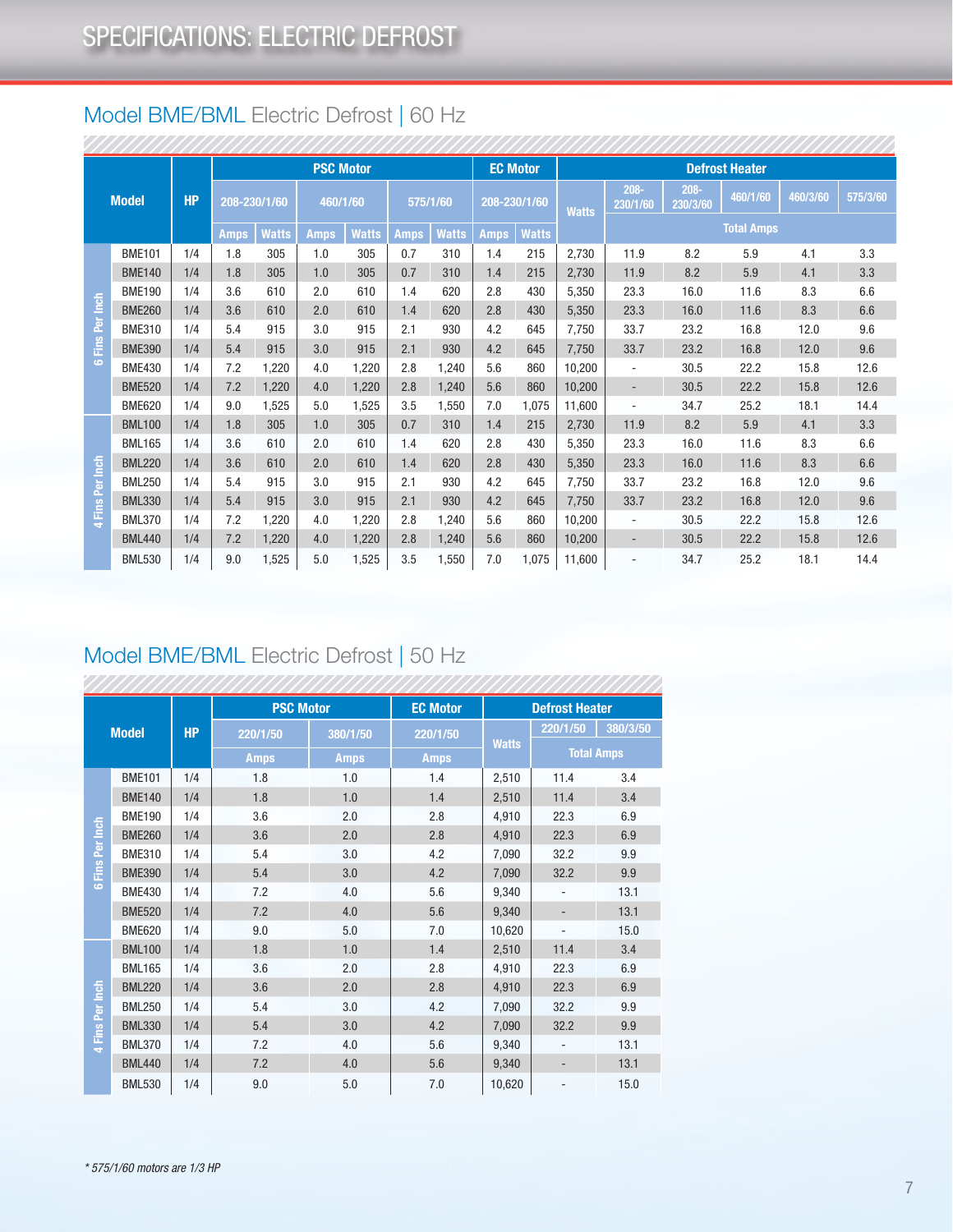### Model BMG/BMF Hot Gas Defrost | 60 Hz

|                        |               |                   |                  | <b>Capacity</b>   |                           |                | <b>Fan Data</b> |                  |     |                 |        | Air Throw* <sup>+</sup> |                 |    |
|------------------------|---------------|-------------------|------------------|-------------------|---------------------------|----------------|-----------------|------------------|-----|-----------------|--------|-------------------------|-----------------|----|
|                        | <b>Model</b>  |                   | <b>R-404A</b>    |                   | R-407A/C/F, R-448A/R-449A |                |                 |                  |     |                 |        | <b>Extended</b>         | <b>Diffused</b> |    |
|                        |               | 10°F TD -20°F SST | 6°C TD -29°C SST | 10°F TD -20°F SST | 6°C TD -29°C SST          | No.            | <b>CFM</b>      | m <sup>3</sup> H |     | <b>Diameter</b> | (Std.) |                         | (Opt.)          |    |
|                        |               | <b>BTUH</b>       | <b>Watts</b>     | <b>BTUH</b>       | <b>Watts</b>              |                |                 |                  | in. | mm              | ft.    | m                       | ft.             | m  |
|                        | <b>BMG190</b> | 19,000            | 5,600            | 20,500            | 6,000                     | 2              | 4,700           | 7,990            | 18  | 457             | 65     | 20                      | 50              | 15 |
|                        | <b>BMG260</b> | 26,000            | 7,600            | 28,500            | 8,400                     | $\overline{2}$ | 4,500           | 7.650            | 18  | 457             | 65     | 20                      | 50              | 15 |
| <b>6</b> Fins Per Inch | <b>BMG310</b> | 31,000            | 9,100            | 34,000            | 10,000                    | 3              | 7,050           | 11,990           | 18  | 457             | 65     | 20                      | 50              | 15 |
|                        | <b>BMG390</b> | 39,000            | 11.400           | 43.000            | 12,600                    | 3              | 6,750           | 11.480           | 18  | 457             | 65     | 20                      | 50              | 15 |
|                        | <b>BMG430</b> | 43,000            | 12,600           | 46.500            | 13,600                    | 4              | 8,800           | 14,960           | 18  | 457             | 65     | 20                      | 50              | 15 |
|                        | <b>BMG520</b> | 52,000            | 15.200           | 57,000            | 16,700                    | 4              | 10.000          | 17.000           | 18  | 457             | 65     | 20                      | 50              | 15 |
|                        | <b>BMF165</b> | 16,500            | 4,800            | 18,000            | 5,300                     | $\overline{2}$ | 4,900           | 8,330            | 18  | 457             | 65     | 20                      | 50              | 15 |
|                        | <b>BMF220</b> | 22,000            | 6.400            | 24,000            | 7,000                     | $\overline{2}$ | 4,650           | 7,910            | 18  | 457             | 65     | 20                      | 50              | 15 |
|                        | <b>BMF250</b> | 25,000            | 7,300            | 27,000            | 7,900                     | 3              | 7,350           | 12,500           | 18  | 457             | 65     | 20                      | 50              | 15 |
|                        | <b>BMF330</b> | 33,000            | 9,700            | 36,500            | 10,700                    | 3              | 6,975           | 11,860           | 18  | 457             | 65     | 20                      | 50              | 15 |
| 4 Fins Per Inch        | <b>BMF370</b> | 37,000            | 10,800           | 40.000            | 11,700                    | 4              | 9,100           | 15,470           | 18  | 457             | 65     | 20                      | 50              | 15 |
|                        | <b>BMF440</b> | 44,000            | 12,900           | 48,500            | 14,200                    | 4              | 8,700           | 14,790           | 18  | 457             | 65     | 20                      | 50              | 15 |

### Model BMG/BMF Hot Gas Defrost | 50 Hz †

,,,,,,,,,,,,,,,,,,,,,,,,,,,,,

|                               |               |                                | <b>Capacity</b>     |                      |                                     |                | <b>Fan Data</b> | Air Throw* <sup>+</sup> |                 |     |                 |      |                 |      |
|-------------------------------|---------------|--------------------------------|---------------------|----------------------|-------------------------------------|----------------|-----------------|-------------------------|-----------------|-----|-----------------|------|-----------------|------|
| <b>Model</b>                  |               |                                | <b>R-404A</b>       |                      | <b>R-407A/C/F.</b><br>R-448A/R-449A |                |                 |                         | <b>Diameter</b> |     | <b>Extended</b> |      | <b>Diffused</b> |      |
|                               |               | $10^{\circ}$ F TD<br>-20°F SST | 6°C TD<br>-29°C SST | 10°F TD<br>-20°F SST | 6°C TD<br>-29°C SST                 | No.            | <b>CFM</b>      | m <sup>3</sup> H        |                 |     | (Std.)          |      | (0pt.)          |      |
|                               |               | <b>BTUH</b>                    | <b>Watts</b>        | <b>BTUH</b>          | <b>Watts</b>                        |                |                 |                         | in.             | mm  | ft.             | m    | ft.             | m    |
| fe<br>Per <sub></sub><br>Fins | <b>BMG190</b> | 19,900                         | 5,800               | 21,700               | 6,400                               | 2              | 4,230           | 7,190                   | 18              | 457 | 60              | 18.5 | 45              | 13.5 |
|                               | <b>BMG260</b> | 22,600                         | 6,600               | 24.400               | 7,100                               | $\overline{2}$ | 4.050           | 6,890                   | 18              | 457 | 60              | 18.5 | 45              | 13.5 |
|                               | <b>BMG310</b> | 29,800                         | 8,700               | 33,000               | 9,700                               | 3              | 6,345           | 10,790                  | 18              | 457 | 60              | 18.5 | 45              | 13.5 |
|                               | <b>BMG390</b> | 33,400                         | 9,800               | 36,100               | 10,500                              | 3              | 6,075           | 10,330                  | 18              | 457 | 60              | 18.5 | 45              | 13.5 |
| $\epsilon$                    | <b>BMG430</b> | 39,700                         | 11,700              | 43,800               | 12,800                              | 4              | 7.920           | 13,460                  | 18              | 457 | 60              | 18.5 | 45              | 13.5 |
|                               | <b>BMG520</b> | 47,800                         | 14.000              | 52.800               | 15,400                              | 4              | 7.560           | 12,850                  | 18              | 457 | 60              | 18.5 | 45              | 13.5 |
|                               | <b>BMF165</b> | 18,100                         | 5,300               | 19,500               | 5,700                               | 2              | 4,410           | 7,500                   | 18              | 457 | 60              | 18.5 | 45              | 13.5 |
| fon                           | <b>BMF220</b> | 24,700                         | 7,200               | 27,100               | 8,000                               | $\overline{2}$ | 4,185           | 7,120                   | 18              | 457 | 60              | 18.5 | 45              | 13.5 |
| Per                           | <b>BMF250</b> | 29,500                         | 8,600               | 32,300               | 9,500                               | 3              | 6,615           | 11,250                  | 18              | 457 | 60              | 18.5 | 45              | 13.5 |
|                               | <b>BMF330</b> | 37,100                         | 10,800              | 40.900               | 12,000                              | 3              | 6,278           | 10.670                  | 18              | 457 | 60              | 18.5 | 45              | 13.5 |
| Fins<br>$\rightarrow$         | <b>BMF370</b> | 40,900                         | 12,000              | 44,200               | 12,900                              | 4              | 8,190           | 13,920                  | 18              | 457 | 60              | 18.5 | 45              | 13.5 |
|                               | <b>BMF440</b> | 49,400                         | 14,400              | 54,200               | 15,900                              | 4              | 7,830           | 13,310                  | 18              | 457 | 60              | 18.5 | 45              | 13.5 |

#### Capacity Correction Factors For Electric and Hot Gas Defrost Units

| Saturated<br>Suction<br>Temp. °F | $+20$ | $-10$ | $-20$ | $-30$ | $-40$ |
|----------------------------------|-------|-------|-------|-------|-------|
| Saturated<br>Suction<br>Temp. °C | $-7$  | $-23$ | $-29$ | $-34$ | $-40$ |
| Multiply<br>Capacity<br>By       | 1.15  | 1.02  | 1.00  | 0.90  | 0.80  |

*\* Standard molded fan guards allow for extended air throw; optional wire guards promote air diffusion*

*† Air throw data based on 12-ft. high ceilings with no obstructions where velocity drops to 50 FPM*

*‡ For EC motors, use 60 Hz capacity and airflow values (Units with EC motors operating at 50 Hz will not see a reduction in performance due to the electronic control of the motor)*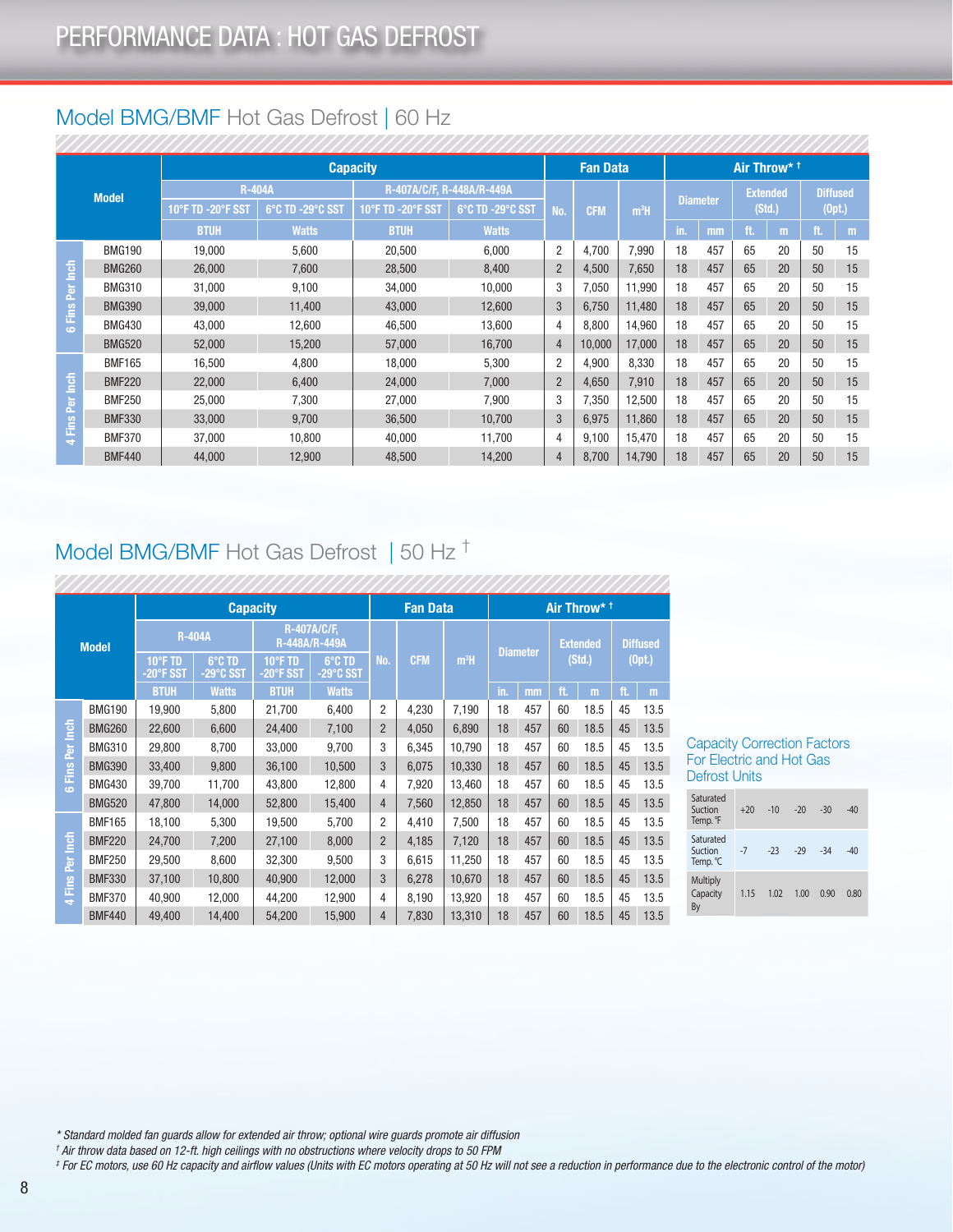### Model BMG/BMF Hot Gas Defrost | 60 Hz

|                        |               |       |             |              |             |              | <b>PSC Motor</b> |              |      |              |      |              | <b>EC Motor</b> |              |              |          | <b>Drain Pan Heater (Std.)</b> |          |          |
|------------------------|---------------|-------|-------------|--------------|-------------|--------------|------------------|--------------|------|--------------|------|--------------|-----------------|--------------|--------------|----------|--------------------------------|----------|----------|
|                        | <b>Model</b>  | $HP*$ |             | 115/1/60     |             | 208-230/1/60 | 460/1/60         |              |      | 575/1/60     |      | 115/1/60     |                 | 208-230/1/60 | <b>Watts</b> | 115/1/60 | 208/<br>230/1/60               | 460/1/60 | 575/1/60 |
|                        |               |       | <b>Amps</b> | <b>Watts</b> | <b>Amps</b> | <b>Watts</b> | <b>Amps</b>      | <b>Watts</b> | Amps | <b>Watts</b> | Amps | <b>Watts</b> | <b>Amps</b>     | <b>Watts</b> |              |          | <b>Total Amps</b>              |          |          |
|                        | <b>BMG190</b> | 1/4   | 8.0         | 600          | 3.6         | 610          | 2.0              | 610          | 1.4  | 620          | 5.6  | 420          | 2.8             | 430          | 950          | 8.3      | 4.1                            | 2.1      | 1.7      |
| ē<br><b>3 Fins Per</b> | <b>BMG260</b> | 1/4   | 8.0         | 600          | 3.6         | 610          | 2.0              | 610          | 1.4  | 620          | 5.6  | 420          | 2.8             | 430          | 950          | 8.3      | 4.1                            | 2.1      | 1.7      |
|                        | <b>BMG310</b> | 1/4   | 12.0        | 900          | 5.4         | 915          | 3.0              | 915          | 2.1  | 930          | 8.4  | 630          | 4.2             | 645          | 1,350        | 11.7     | 5.9                            | 2.9      | 2.3      |
|                        | <b>BMG390</b> | 1/4   | 12.0        | 900          | 5.4         | 915          | 3.0              | 915          | 2.1  | 930          | 8.4  | 630          | 4.2             | 645          | 1,350        | 11.7     | 5.9                            | 2.9      | 2.3      |
|                        | <b>BMG430</b> | 1/4   | 16.0        | ,200         | 7.2         | ,220         | 4.0              | ,220         | 2.8  | 1,240        | 11.2 | 840          | 5.6             | 860          | 1,800        | 15.7     | 7.8                            | 3.9      | 3.1      |
|                        | <b>BMG520</b> | 1/4   | 16.0        | 1,200        | 7.2         | 1.220        | 4.0              | 1,220        | 2.8  | 1,240        | 11.2 | 840          | 5.6             | 860          | 1.800        | 15.7     | 7.8                            | 3.9      | 3.1      |
|                        | <b>BMF165</b> | 1/4   | 8.0         | 600          | 3.6         | 610          | 2.0              | 610          | 1.4  | 620          | 5.6  | 420          | 2.8             | 430          | 950          | 8.3      | 4.1                            | 2.1      | 1.7      |
|                        | <b>BMF220</b> | 1/4   | 8.0         | 600          | 3.6         | 610          | 2.0              | 610          | 1.4  | 620          | 5.6  | 420          | 2.8             | 430          | 950          | 8.3      | 4.1                            | 2.1      | 1.7      |
| Per Inch               | <b>BMF250</b> | 1/4   | 12.0        | 900          | 5.4         | 915          | 3.0              | 915          | 2.1  | 930          | 8.4  | 630          | 4.2             | 645          | 1.350        | 11.7     | 5.9                            | 2.9      | 2.3      |
|                        | <b>BMF330</b> | 1/4   | 12.0        | 900          | 5.4         | 915          | 3.0              | 915          | 2.1  | 930          | 8.4  | 630          | 4.2             | 645          | 1.350        | 11.7     | 5.9                            | 2.9      | 2.3      |
| 4 Fina                 | <b>BMF370</b> | 1/4   | 16.0        | 1,200        | 7.2         | 1,220        | 4.0              | ,220         | 2.8  | 1,240        | 11.2 | 840          | 5.6             | 860          | 1,800        | 15.7     | 7.8                            | 3.9      | 3.1      |
|                        | <b>BMF440</b> | 1/4   | 16.0        | 1,200        | 7.2         | ,220         | 4.0              | 1,220        | 2.8  | 1,240        | 11.2 | 840          | 5.6             | 860          | 1,800        | 15.7     | 7.8                            | 3.9      | 3.1      |

### Model BMG/BMF Hot Gas Defrost | 50 Hz

|                 |               |           | <b>PSC Motor</b> |             | <b>EC Motor</b> | <b>Drain Pan Heater (Std.)</b> |                   |          |  |  |
|-----------------|---------------|-----------|------------------|-------------|-----------------|--------------------------------|-------------------|----------|--|--|
|                 | <b>Model</b>  | <b>HP</b> | 220/1/50         | 380/1/50    | 220/1/50        |                                | 220/1/50          | 380/3/50 |  |  |
|                 |               |           | <b>Amps</b>      | <b>Amps</b> | <b>Amps</b>     | <b>Watts</b>                   | <b>Total Amps</b> |          |  |  |
|                 | <b>BMG190</b> | 1/4       | 3.6              | 2.0         | 2.8             | 860                            | 3.9               | 1.7      |  |  |
| Fins Per Inch   | <b>BMG260</b> | 1/4       | 3.6              | 2.0         | 2.8             | 860                            | 3.9               | 1.7      |  |  |
|                 | <b>BMG310</b> | 1/4       | 5.4              | 3.0         | 4.2             | 1,230                          | 5.6               | 2.4      |  |  |
|                 | <b>BMG390</b> | 1/4       | 5.4              | 3.0         | 4.2             | 1,230                          | 5.6               | 2.4      |  |  |
| $\epsilon$      | <b>BMG430</b> | 1/4       | 7.2              | 4.0         | 5.6             | 1,650                          | 7.5               | 3.2      |  |  |
|                 | <b>BMG520</b> | 1/4       | 7.2              | 4.0         | 5.6             | 1,650                          | 7.5               | 3.2      |  |  |
|                 | <b>BMF165</b> | 1/4       | 3.6              | 2.0         | 2.8             | 860                            | 3.9               | 1.7      |  |  |
|                 | <b>BMF220</b> | 1/4       | 3.6              | 2.0         | 2.8             | 860                            | 3.9               | 1.7      |  |  |
|                 | <b>BMF250</b> | 1/4       | 5.4              | 3.0         | 4.2             | 1,230                          | 5.6               | 2.4      |  |  |
|                 | <b>BMF330</b> | 1/4       | 5.4              | 3.0         | 4.2             | 1,230                          | 5.6               | 2.4      |  |  |
| 4 Fins Per Inch | <b>BMF370</b> | 1/4       | 7.2              | 4.0         | 5.6             | 1,650                          | 7.5               | 3.2      |  |  |
|                 | <b>BMF440</b> | 1/4       | 7.2              | 4.0         | 5.6             | 1,650                          | 7.5               | 3.2      |  |  |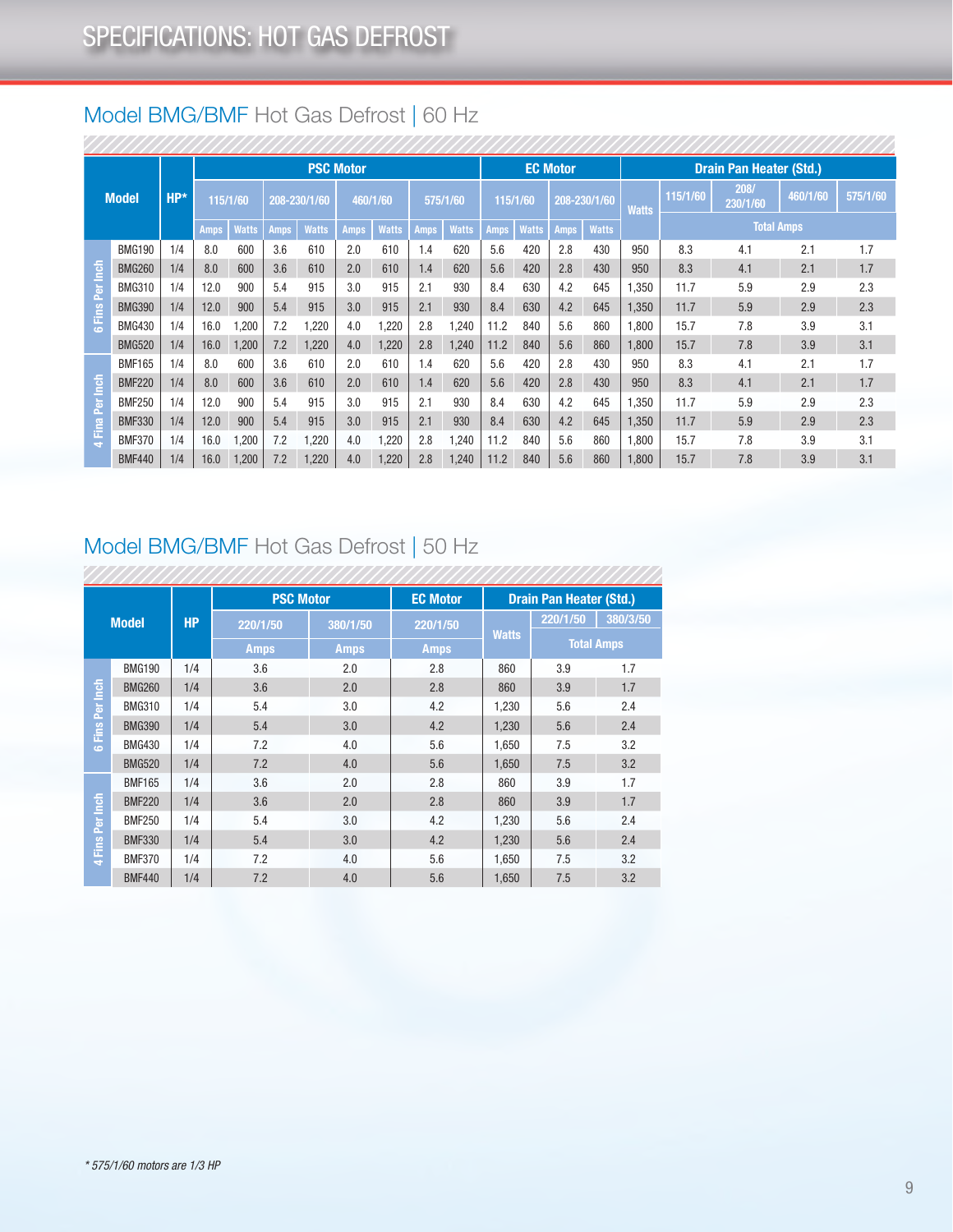### Model BMA Air Defrost

|               | No. of         |                       |                    | <b>Connections (in.)</b>                |                  | <b>Approx. Net Wt.</b> |     |  |
|---------------|----------------|-----------------------|--------------------|-----------------------------------------|------------------|------------------------|-----|--|
| <b>Model</b>  | <b>Fans</b>    | <b>Coil Inlet ODF</b> | <b>Suction ODF</b> | <b>External</b><br><b>Equalizer ODF</b> | <b>Drain FPT</b> | lbs.                   | kg  |  |
| <b>BMA130</b> |                | 1/2                   | 7/8                | 1/4                                     | 3/4              | 115                    | 52  |  |
| <b>BMA155</b> |                | 1/2                   | $1 - 1/8$          | 1/4                                     | 3/4              | 123                    | 56  |  |
| <b>BMA245</b> | $\overline{2}$ | 7/8                   | $1 - 1/8$          | 1/4                                     | 3/4              | 134                    | 61  |  |
| <b>BMA300</b> | $\overline{2}$ | 7/8                   | $1 - 1/8$          | 1/4                                     | 3/4              | 148                    | 67  |  |
| <b>BMA365</b> | 3              | 7/8                   | $1 - 3/8$          | 1/4                                     | 3/4              | 200                    | 91  |  |
| <b>BMA450</b> | 3              | $1 - 1/8*$            | $1 - 3/8$          | 1/4                                     | 3/4              | 227                    | 103 |  |
| <b>BMA510</b> | 4              | $1 - 1/8*$            | $1 - 5/8$          | 1/4                                     | 3/4              | 230                    | 104 |  |
| <b>BMA600</b> | $\overline{4}$ | $1 - 1/8*$            | $1 - 5/8$          | 1/4                                     | 3/4              | 255                    | 116 |  |
| <b>BMA710</b> | 5              | $1 - 1/8*$            | $1 - 5/8$          | 1/4                                     | 3/4              | 285                    | 129 |  |

### Model BME/BML Electric Defrost

,,,,,,,,,,,,,,,,,,,

|                 |               | No. of         |                       |                    | <b>Connections (in.)</b>                |                  | <b>Approx. Net Wt.</b> |     |  |
|-----------------|---------------|----------------|-----------------------|--------------------|-----------------------------------------|------------------|------------------------|-----|--|
|                 | <b>Model</b>  | <b>Fans</b>    | <b>Coil Inlet ODF</b> | <b>Suction ODF</b> | <b>External</b><br><b>Equalizer ODF</b> | <b>Drain FPT</b> | lbs.                   | kg  |  |
|                 | <b>BME101</b> | 1              | 1/2                   | 7/8                | 1/4                                     | 3/4              | 118                    | 54  |  |
|                 | <b>BME140</b> | $\mathbf{1}$   | 1/2                   | 7/8                | 1/4                                     | 3/4              | 126                    | 57  |  |
|                 | <b>BME190</b> | $\overline{c}$ | 7/8                   | $1 - 1/8$          | 1/4                                     | 3/4              | 138                    | 63  |  |
|                 | <b>BME260</b> | $\overline{2}$ | $1 - 1/8*$            | $1 - 3/8$          | 1/4                                     | 3/4              | 153                    | 69  |  |
| 6 Fins Per Inch | <b>BME310</b> | 3              | $1 - 1/8*$            | $1 - 3/8$          | 1/4                                     | 3/4              | 210                    | 95  |  |
|                 | <b>BME390</b> | 3              | $1 - 1/8*$            | $1 - 3/8$          | 1/4                                     | 3/4              | 237                    | 108 |  |
|                 | <b>BME430</b> | 4              | $1 - 1/8*$            | $1 - 5/8$          | 1/4                                     | 3/4              | 267                    | 121 |  |
|                 | <b>BME520</b> | $\overline{4}$ | $1 - 1/8*$            | $1 - 5/8$          | 1/4                                     | 3/4              | 300                    | 136 |  |
|                 | <b>BME620</b> | 5              | $1 - 1/8*$            | $1 - 5/8$          | 1/4                                     | 3/4              | 338                    | 153 |  |
|                 | <b>BML100</b> | $\mathbf{1}$   | 1/2                   | 7/8                | 1/4                                     | 3/4              | 125                    | 56  |  |
|                 | <b>BML165</b> | $\overline{2}$ | 7/8                   | $1 - 1/8$          | 1/4                                     | 3/4              | 136                    | 62  |  |
|                 | <b>BML220</b> | $\overline{2}$ | $1 - 1/8*$            | $1 - 3/8$          | 1/4                                     | 3/4              | 151                    | 68  |  |
|                 | <b>BML250</b> | 3              | $1 - 1/8*$            | $1 - 3/8$          | 1/4                                     | 3/4              | 207                    | 94  |  |
| Fins Per Inch   | <b>BML330</b> | $\mathfrak{S}$ | $1 - 1/8*$            | $1 - 3/8$          | 1/4                                     | 3/4              | 234                    | 106 |  |
|                 | <b>BML370</b> | 4              | $1 - 1/8*$            | $1 - 5/8$          | 1/4                                     | 3/4              | 262                    | 119 |  |
|                 | <b>BML440</b> | $\overline{4}$ | $1 - 1/8*$            | $1 - 5/8$          | 1/4                                     | 3/4              | 295                    | 134 |  |
|                 | <b>BML530</b> | 5              | $1 - 1/8*$            | $1 - 5/8$          | 1/4                                     | 3/4              | 332                    | 151 |  |

<del>mmmm</del>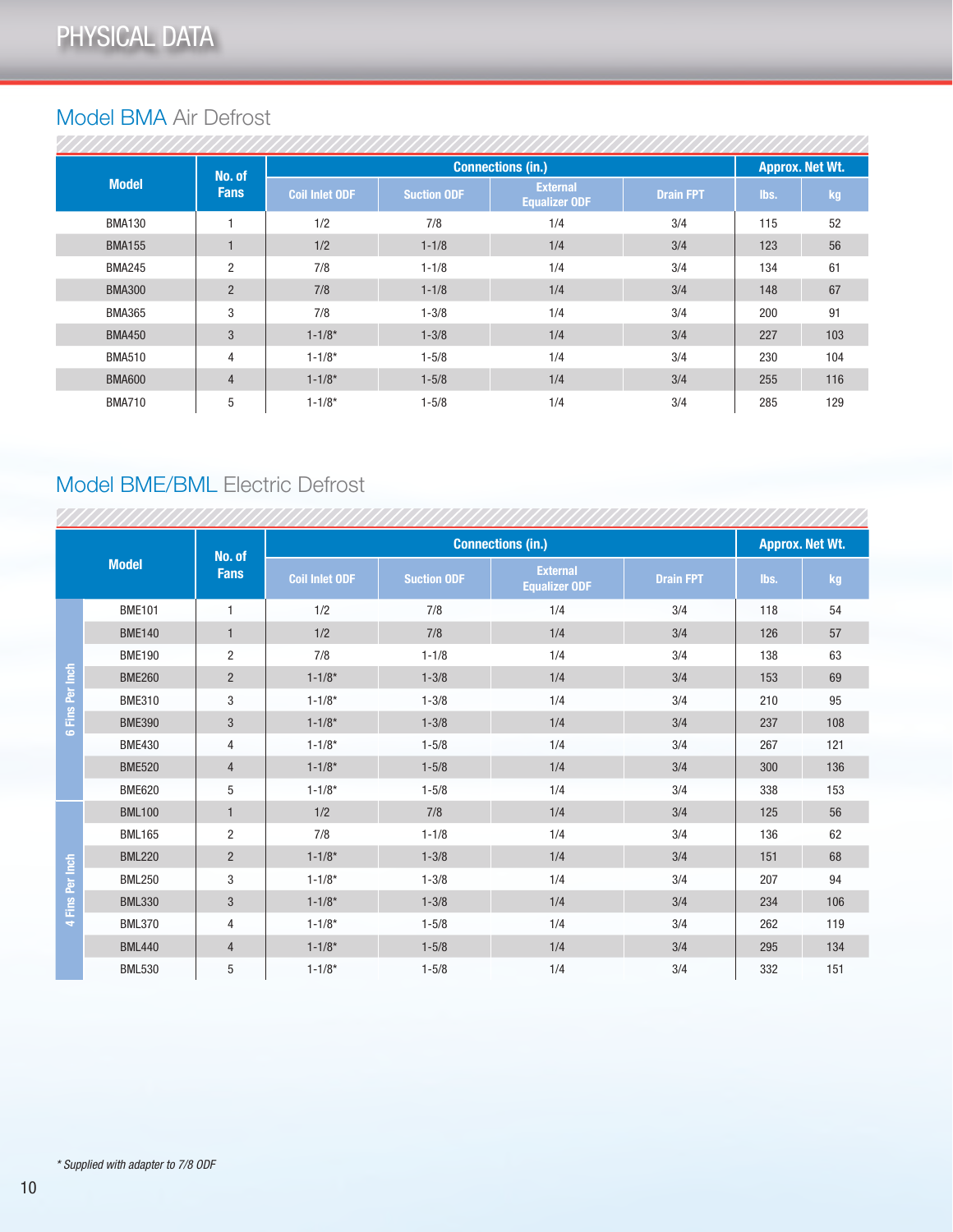### Model BMG/BMF Hot Gas Defrost

|                        |               |                       |                                 | <b>Connections (in.)</b>     |                                         |                            |                                |                                              |      |     |  |
|------------------------|---------------|-----------------------|---------------------------------|------------------------------|-----------------------------------------|----------------------------|--------------------------------|----------------------------------------------|------|-----|--|
|                        | <b>Model</b>  | No. of<br><b>Fans</b> | <b>Coil Inlet</b><br><b>ODF</b> | <b>Suction</b><br><b>ODF</b> | <b>External</b><br><b>Equalizer ODF</b> | <b>Drain</b><br><b>FPT</b> | <b>Side Port</b><br><b>ODF</b> | <b>Hot Gas</b><br>Pan Conns.**<br><b>ODF</b> | lbs. | kg  |  |
|                        | <b>BMG190</b> | $\overline{2}$        | $1 - 1/8*$                      | $1 - 1/8$                    | 1/4                                     | 3/4                        | 5/8                            | 7/8                                          | 175  | 79  |  |
| <b>6 Fins Per Inch</b> | <b>BMG260</b> | $\overline{2}$        | $1 - 1/8*$                      | $1 - 3/8$                    | 1/4                                     | 3/4                        | 5/8                            | 7/8                                          | 190  | 86  |  |
|                        | <b>BMG310</b> | 3                     | $1 - 1/8*$                      | $1 - 3/8$                    | 1/4                                     | 3/4                        | 5/8                            | 7/8                                          | 210  | 95  |  |
|                        | <b>BMG390</b> | 3                     | $1 - 1/8*$                      | $1 - 3/8$                    | 1/4                                     | 3/4                        | 5/8                            | 7/8                                          | 237  | 108 |  |
|                        | <b>BMG430</b> | 4                     | $1 - 1/8*$                      | $1 - 5/8$                    | 1/4                                     | 3/4                        | 5/8                            | 7/8                                          | 267  | 121 |  |
|                        | <b>BMG520</b> | $\overline{4}$        | $1 - 1/8*$                      | $1 - 5/8$                    | 1/4                                     | 3/4                        | 5/8                            | 7/8                                          | 300  | 136 |  |
|                        | <b>BML165</b> | $\overline{2}$        | $1 - 1/8*$                      | $1 - 1/8$                    | 1/4                                     | 3/4                        | 5/8                            | 7/8                                          | 173  | 78  |  |
|                        | <b>BML220</b> | $\overline{2}$        | $1 - 1/8*$                      | $1 - 3/8$                    | 1/4                                     | 3/4                        | 5/8                            | 7/8                                          | 188  | 85  |  |
|                        | <b>BML250</b> | 3                     | $1 - 1/8*$                      | $1 - 3/8$                    | 1/4                                     | 3/4                        | 5/8                            | 7/8                                          | 207  | 94  |  |
| 4 Fins Per Inch        | <b>BML330</b> | 3                     | $1 - 1/8*$                      | $1 - 3/8$                    | 1/4                                     | 3/4                        | 5/8                            | 7/8                                          | 234  | 106 |  |
|                        | <b>BML370</b> | 4                     | $1 - 1/8*$                      | $1 - 5/8$                    | 1/4                                     | 3/4                        | 5/8                            | 7/8                                          | 262  | 119 |  |
|                        | <b>BML440</b> | $\overline{4}$        | $1 - 1/8*$                      | $1 - 5/8$                    | 1/4                                     | 3/4                        | 5/8                            | 7/8                                          | 295  | 134 |  |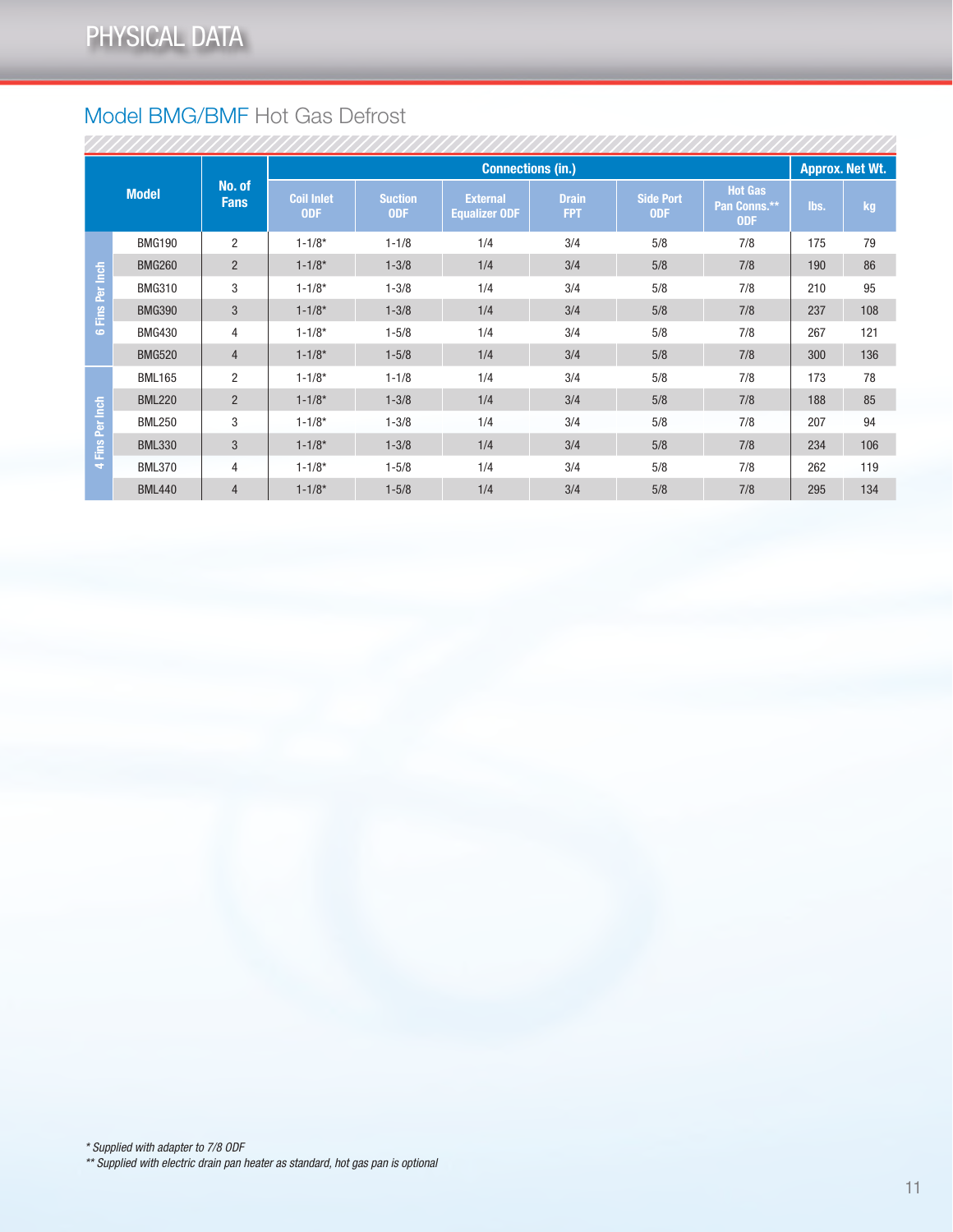

### Dimensional Data For All Models

|               | <b>6 FPI Models</b> |                          |                 | <b>4 FPI Models</b>      | <b>Dimensions</b> |       |             |       |     |                          |            |       |            |                          |             |     |
|---------------|---------------------|--------------------------|-----------------|--------------------------|-------------------|-------|-------------|-------|-----|--------------------------|------------|-------|------------|--------------------------|-------------|-----|
| <b>Model</b>  | <b>Defrosts</b>     |                          | <b>Defrosts</b> |                          | A                 |       |             | В     |     | C.                       |            | D     | E.         |                          |             |     |
|               | Elec.               | <b>Hot Gas</b>           | Elec.           | <b>Hot Gas</b>           | in.               | mm    | in.         | mm    | in. | mm                       | in.        | mm    | in.        | mm                       | in.         | mm  |
| <b>BMA130</b> | <b>BME101</b>       | ۰                        |                 | ۰                        | $39 - 5/16$       | 1,000 | $30 - 1/4$  | 770   |     |                          |            |       |            |                          | $4 - 15/16$ | 125 |
| <b>BMA155</b> | <b>BME140</b>       | $\overline{\phantom{a}}$ | <b>BML100</b>   | $\overline{\phantom{a}}$ | $39 - 5/16$       | 1,000 | $30 - 1/4$  | 770   |     |                          |            |       |            |                          | $4 - 15/16$ | 125 |
| <b>BMA245</b> | <b>BME190</b>       | <b>BMG190</b>            | <b>BML165</b>   | <b>BMF165</b>            | $67 - 5/16$       | 1,710 | $58 - 1/4$  | 1,480 |     |                          |            |       |            |                          | $4 - 15/16$ | 125 |
| <b>BMA300</b> | <b>BME260</b>       | <b>BMG260</b>            | <b>BML220</b>   | <b>BMF220</b>            | $67 - 5/16$       | 1,710 | $58 - 1/4$  | 1,480 | -   |                          |            |       |            | $\overline{\phantom{0}}$ | $4 - 15/16$ | 125 |
| <b>BMA365</b> | <b>BME310</b>       | <b>BMG310</b>            | <b>BML250</b>   | <b>BMF250</b>            | $95 - 5/16$       | 2,420 | $86 - 1/4$  | 2,190 |     |                          |            |       |            |                          | $4 - 15/16$ | 125 |
| <b>BMA450</b> | <b>BME390</b>       | <b>BMG390</b>            | <b>BML330</b>   | <b>BMF330</b>            | $95 - 5/16$       | 2,420 | $86 - 1/4$  | 2,190 | ٠   | $\overline{\phantom{a}}$ |            |       |            |                          | $4 - 15/16$ | 125 |
| <b>BMA510</b> | <b>BME430</b>       | <b>BMG430</b>            | <b>BML370</b>   | <b>BMF370</b>            | 123-5/16          | 3,130 | $114 - 1/4$ | 2,900 | 56  | 1,420                    | $58 - 1/4$ | 1,480 |            |                          | $4 - 15/16$ | 125 |
| <b>BMA600</b> | <b>BME520</b>       | <b>BMG520</b>            | <b>BML440</b>   | <b>BMF440</b>            | 123-5/16          | 3,130 | $114 - 1/4$ | 2,900 | 56  | 1,420                    | $58 - 1/4$ | 1,480 |            |                          | $4 - 15/16$ | 125 |
| <b>BMA710</b> | <b>BME620</b>       | $\overline{\phantom{a}}$ | <b>BML530</b>   | $\sim$                   | 138-13/16         | 3,530 | 129-3/4     | 3,300 | 51  | 1,300                    | $53 - 1/4$ | 1,350 | $25 - 1/2$ | 650                      | $4 - 15/16$ | 125 |

*NOTE: Evaporator mounting brackets accept up to 1/2" hanger rod*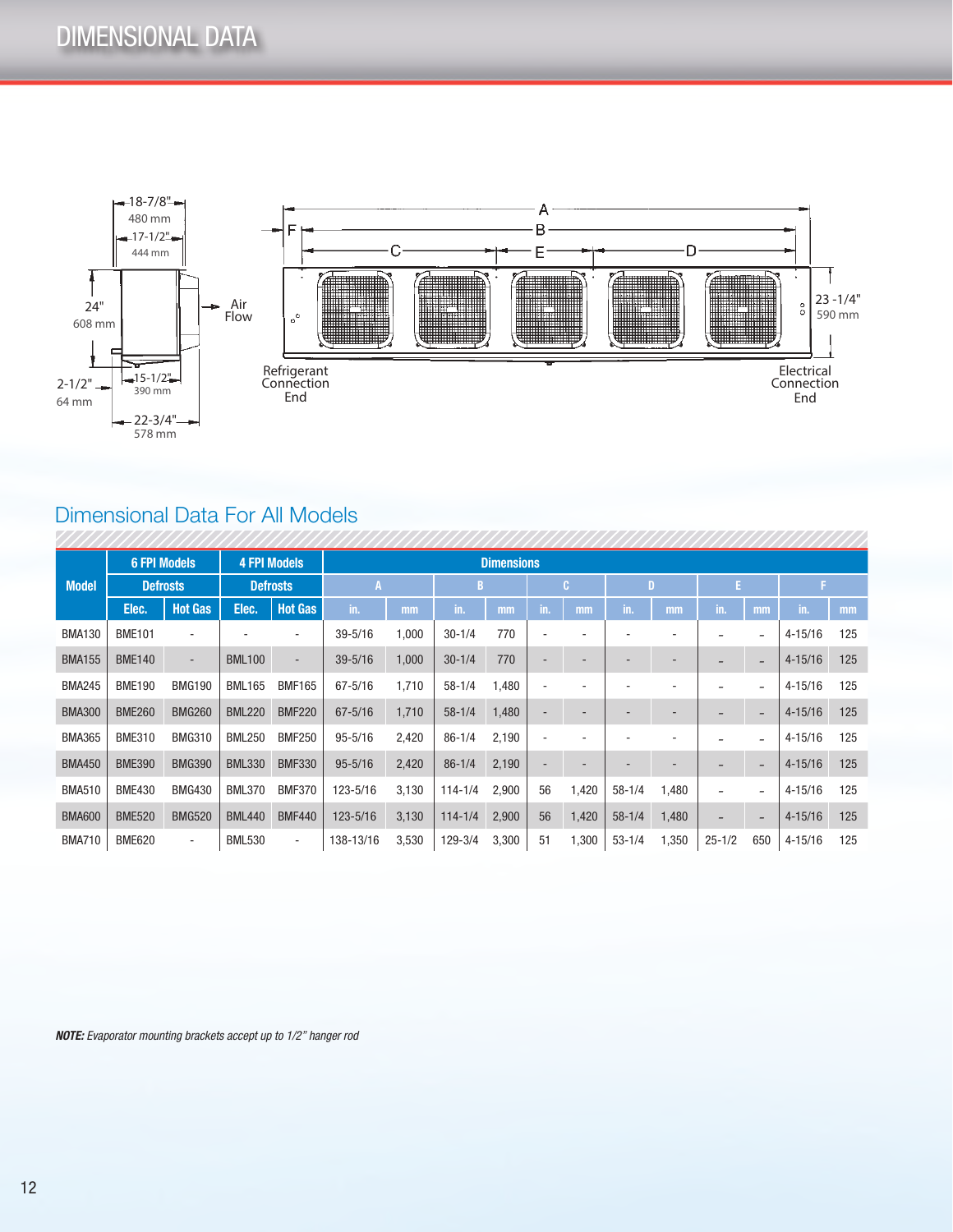

#### Right source. Right parts. Right now.

InterLink™ is your link to a complete line of dependable and certified commercial refrigeration parts, accessories and innovative electronic controls for all Bohn equipment. At InterLink, we provide our wholesalers with a comprehensive selection of product solutions and innovative technologies for the installed customer base. And every product is built to ensure the same high performance standards with which all Heatcraft Refrigeration Products (HRP) brands are built backed by a dedicated team to serve every customer need, delivering at the best lead times in the industry.

#### Dependable. Versatile. Courteous.

Finally, one simple source for all your replacement needs from a name you can trust.

For parts, please contact (800) 686-7278 or visit www.heatcraftrpd.com.

#### Motor/Fan Blade/Fan Guards

| Part#      | <b>Description</b>                                      |
|------------|---------------------------------------------------------|
| $5020-S$   | PSC Motor 115V                                          |
| $5020 - T$ | <b>PSC Motor 208-230V</b>                               |
| 4567-T     | Motor 208-230V PSC Totally Enclosed                     |
| 25302201   | Motor 460V PSC                                          |
| 25304601*  | Motor 460V Low Temp PSC Totally Enclosed                |
| 25308101*  | Motor 208-230V Low Temp PSC Totally Enclosed            |
| 25317501   | Motor 208-230V EC Totally Enclosed                      |
| 25317601   | Motor 115V EC Totally Enclosed                          |
| 5599-M     | Run Capacitor (5 MFD) - Used with most PSC Motors       |
| $5779 - G$ | Run Capacitor (7.5 MFD) - Used with 25304601 Motor Only |
| 22511601   | Run Capacitor (7.5 MFD) - Used with 25399301            |
| 25399301   | Motor 575V Low Temp PSC Totally Enclosed                |
| 5064-E     | Motor Mount                                             |
| 5130-C     | Fan Blade                                               |
| 5054F      | <b>Fan Guard Molded</b>                                 |
| 23101802   | <b>Fan Guard Blue Wire</b>                              |

*\* Special motors to be used in room ambients -31°F to -50°F*

#### Cabinet Components

| Part#    | <b>Description</b>             | <b>No. of Fans</b> |
|----------|--------------------------------|--------------------|
| 40491902 | Drain Pan*                     |                    |
| 40492102 | Drain Pan*                     | $\overline{2}$     |
| 40492302 | Drain Pan*                     | 3                  |
| 40492502 | Drain Pan*                     | 4                  |
| 40492702 | Drain Pan*                     | 5                  |
| 40830101 | <b>Header Side Panel</b>       | $1 - 5$            |
| 40830201 | <b>Electrical Side Panel</b>   | $1 - 5$            |
| 40830901 | <b>Header Connection Panel</b> | $1 - 5$            |
| 92864003 | Drain Fitting                  | $1-5$              |

*\* Includes provision to mount drain pan heater*

#### Electrical Components

|         | ,,,,,,,,,,,,,,,,,,,,,,,,,                                |
|---------|----------------------------------------------------------|
| Part#   | <b>Description</b>                                       |
| 2891040 | <b>Room Thermostat</b>                                   |
| 5709-L  | Defrost Term. / Fan Delay Thermostat Sealed Bimetal Type |
| 2890109 | Defrost Term. / Fan Delay Thermostat                     |
| 5708-L  | <b>Adjustable Type</b>                                   |

*NOTE: Contact factory for hot gas defrost components not listed*

#### Drain Pan Defrost Heater (1 per unit)

| Part#    | <b>Description</b> | <b>Voltage</b> | <b>Color Code</b> |
|----------|--------------------|----------------|-------------------|
| 24710301 | 1 Fan Unit, 530W   | 208-230V       | <b>Black</b>      |
| 24710302 | 2 Fan Unit, 950W   | 208-230V       | <b>Black</b>      |
| 24710303 | 3 Fan Unit, 1350W  | 208-230V       | <b>Black</b>      |
| 24710304 | 4 Fan Unit, 1800W  | 208-230V       | <b>Black</b>      |
| 24710305 | 5 Fan Unit, 2000W  | 208-230V       | <b>Black</b>      |
| 24710401 | 1 Fan Unit, 530W   | 460V           | Red               |
| 24710402 | 2 Fan Unit, 950W   | 460V           | Red               |
| 24710403 | 3 Fan Unit, 1350W  | 460V           | Red               |
| 24710404 | 4 Fan Unit, 1800W  | 460V           | Red               |
| 24710405 | 5 Fan Unit, 2000W  | 460V           | Red               |
| 24710502 | 2 Fan Unit, 950W   | 115V           | Black, White      |
| 24710503 | 3 Fan Unit, 1350W  | 115V           | Black, White      |
| 24710901 | 4 Fan Unit, 1800W  | 115V           | Black, White      |
| 24710902 | 1 Fan Unit, 530W   | 575V           | Black, Red        |
| 24710903 | 2 Fan Unit, 950W   | 575V           | Black, Red        |
| 24710904 | 3 Fan Unit, 1350W  | 575V           | Black, Red        |
| 24710905 | 4 Fan Unit, 1800W  | 575V           | Black, Red        |
| 24710905 | 5 Fan Unit, 2000W  | 575V           | <b>Black, Red</b> |

*\* Includes provision to mount drain pan heater*

#### Coil Defrost Heater (4 per unit)

| Part#    | <b>Description</b>     | <b>Voltage</b> |
|----------|------------------------|----------------|
| 24710201 | 1 Fan Unit, 550W       | 230-460V       |
| 24710202 | 2 Fan Unit, 1100W      | 230-460V       |
| 24710203 | 3 Fan Unit, 1600W      | 230-460V       |
| 24710204 | 4 Fan Unit, 2100W      | 230-460V       |
| 24710205 | 5 Fan Unit, 2400W      | 230-460V       |
| 24711101 | 1 Fan Unit, 550W       | 575V           |
| 24711102 | 2 Fan Unit, 1100W      | 575V           |
| 24711103 | 3 Fan Unit, 1600W      | 575V           |
| 24711104 | 4 Fan Unit, 2100W      | 575V           |
| 24711105 | 5 Fan Unit, 2400W      | 575V           |
| 23308001 | Heater Clip (1-3 fans) |                |
| 23308101 | Heater Clip (4-5 fans) |                |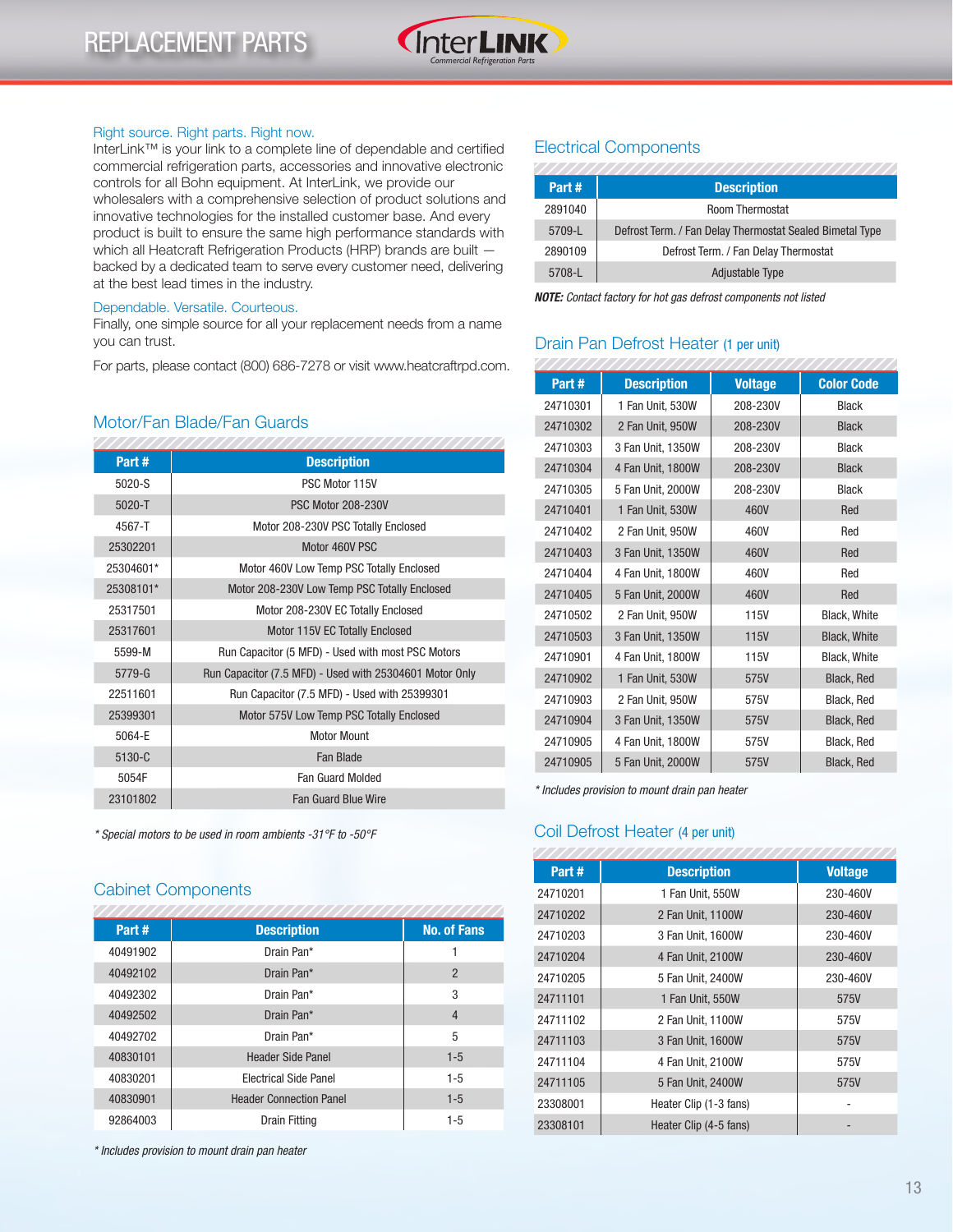#### Model BMA Air Defrost

| <b>Model</b>  | No. of<br><b>Fans</b> | <b>Distributor Tube (in.)</b> |            | No. of          | R-404A, R-507A | <b>R-407A, R-407F,</b> | R-448A, R-449A | <b>R-22 Nozzle</b> |
|---------------|-----------------------|-------------------------------|------------|-----------------|----------------|------------------------|----------------|--------------------|
|               |                       | 0 <sub>D</sub>                | Length     | <b>Circuits</b> | <b>Nozzle</b>  | <b>R-407C Nozzle</b>   | <b>Nozzle</b>  | (Ref. Only)        |
| <b>BMA130</b> |                       | 3/16                          | $21 - 1/2$ | 3               | $L-1$          | $L-3/4$                | $L-1$          | $L - 3/4$          |
| <b>BMA155</b> |                       | 3/16                          | $21 - 1/2$ | 5               | $L-1$          | $L-1$                  | $L - 1 - 1/2$  | $L-1$              |
| <b>BMA245</b> | 2                     | 3/16                          | $21 - 1/2$ | 9               | $G-2$          | $G-2$                  | $G - 2 - 1/2$  | $G-1-1/2$          |
| <b>BMA300</b> | $\overline{2}$        | 3/16                          | $21 - 1/2$ | 9               | $G-2$          | $G-2$                  | $G - 2 - 1/2$  | $G-2$              |
| <b>BMA365</b> | 3                     | 3/16                          | $21 - 1/2$ | 9               | $G - 2 - 1/2$  | $G - 2 - 1/2$          | $G-3$          | $G-2$              |
| <b>BMA450</b> | 3                     | 3/16                          | $21 - 1/2$ | 12              | $E-3$          | $E-3$                  | $E-4$          | $E - 2 - 1/2$      |
| <b>BMA510</b> | 4                     | 3/16                          | $21 - 1/2$ | 13              | $E-4$          | $E-4$                  | $E-5$          | $E - 2 - 1/2$      |
| <b>BMA600</b> | $\overline{4}$        | 3/16                          | $21 - 1/2$ | 18              | $E-4$          | $E-4$                  | $E-6$          | $E-3$              |
| <b>BMA710</b> | 5                     | 3/16                          | $21 - 1/2$ | 18              | $E-5$          | $E-5$                  | $E-6$          | $E-4$              |

#### Model BME/BML Electric Defrost

| <b>Model</b>       |               | No. of<br><b>Fans</b> | <b>Distributor Tube (in.)</b> |            |                           |                                 |                                         |                                 |                                   |
|--------------------|---------------|-----------------------|-------------------------------|------------|---------------------------|---------------------------------|-----------------------------------------|---------------------------------|-----------------------------------|
|                    |               |                       | 0 <sub>D</sub>                | Length     | No. of<br><b>Circuits</b> | R-404A, R-507A<br><b>Nozzle</b> | R-407A, R-407F,<br><b>R-407C Nozzle</b> | R-448A, R-449A<br><b>Nozzle</b> | <b>R-22 Nozzle</b><br>(Ref. Only) |
| Fins Per Inch<br>ه | <b>BME101</b> | $\mathbf{1}$          | 3/16                          | $21 - 1/2$ | 5                         | $L - 1 - 1/2$                   | $L-1$                                   | $L - 1 - 1/2$                   | $L-3/4$                           |
|                    | <b>BME140</b> | $\mathbf{1}$          | 3/16                          | $21 - 1/2$ | $6\phantom{1}$            | $L - 1 - 1/2$                   | $L - 1 - 1/2$                           | $L-2$                           | $L - 1 - 1/2$                     |
|                    | <b>BME190</b> | $\overline{2}$        | 3/16                          | $21 - 1/2$ | 9                         | $G - 2 - 1/2$                   | $G-2$                                   | $G - 2 - 1/2$                   | $G-2$                             |
|                    | <b>BME260</b> | $\overline{2}$        | 3/16                          | $21 - 1/2$ | 12                        | $E-3$                           | $E-3$                                   | $E-4$                           | $E - 2 - 1/2$                     |
|                    | <b>BME310</b> | 3                     | 3/16                          | $21 - 1/2$ | 13                        | $E-4$                           | $E-4$                                   | $E-5$                           | $E-2-1/2$                         |
|                    | <b>BME390</b> | 3                     | 3/16                          | $21 - 1/2$ | 18                        | $E-5$                           | $E-5$                                   | $E-6$                           | $E-3$                             |
|                    | <b>BME430</b> | 4                     | 3/16                          | $21 - 1/2$ | 12                        | $E-5$                           | $E-5$                                   | $E-6$                           | $E-3$                             |
|                    | <b>BME520</b> | $\overline{4}$        | 3/16                          | $21 - 1/2$ | 17                        | $E-6$                           | $E-6$                                   | $E-8$                           | $E-4$                             |
|                    | <b>BME620</b> | 5                     | 3/16                          | $21 - 1/2$ | 17                        | $E-8$                           | $E-8$                                   | $E-10$                          | $E-5$                             |
|                    | <b>BML100</b> | $\mathbf{1}$          | 3/16                          | $21 - 1/2$ | $6\phantom{1}$            | $L - 1 - 1/2$                   | $L-1$                                   | $L - 1 - 1/2$                   | $L-3/4$                           |
|                    | <b>BML165</b> | $\overline{2}$        | 3/16                          | $21 - 1/2$ | 9                         | $G-2$                           | $G-2$                                   | $G - 2 - 1/2$                   | $G-1-1/2$                         |
| 4 Fins Per Inch    | <b>BML220</b> | $\overline{2}$        | 3/16                          | $21 - 1/2$ | 12                        | $E - 2 - 1/2$                   | $E - 2 - 1/2$                           | $E-4$                           | $E-2$                             |
|                    | <b>BML250</b> | 3                     | 3/16                          | $21 - 1/2$ | 13                        | $E-3$                           | $E-3$                                   | $E-4$                           | $E - 2 - 1/2$                     |
|                    | <b>BML330</b> | 3                     | 3/16                          | $21 - 1/2$ | 18                        | $E-4$                           | $E-4$                                   | $E-5$                           | $E-3$                             |
|                    | <b>BML370</b> | 4                     | 3/16                          | $21 - 1/2$ | 12                        | $E-4$                           | $E-4$                                   | $E-5$                           | $E-3$                             |
|                    | <b>BML440</b> | $\overline{4}$        | 3/16                          | $21 - 1/2$ | 17                        | $E-5$                           | $E-5$                                   | $E-8$                           | $E-4$                             |
|                    | <b>BML530</b> | 5                     | 3/16                          | $21 - 1/2$ | 17                        | $E-6$                           | $E-6$                                   | $E-8$                           | $E-4$                             |

*Note: Nozzles sized for 90-100°F liquid temperature at expansion valve.*

*Caution:*

*Refrigeration system will not perform properly without correct nozzle!*

- *Contact Application Engineering for guidance if: • Liquid temperature is not 90-100°F*
- *Evaporator TD is not 10°-15°F (room temperature saturated suction temperature)*
- *• Electric defrost and hot gas models with a saturated suction temperature of 10°F or higher*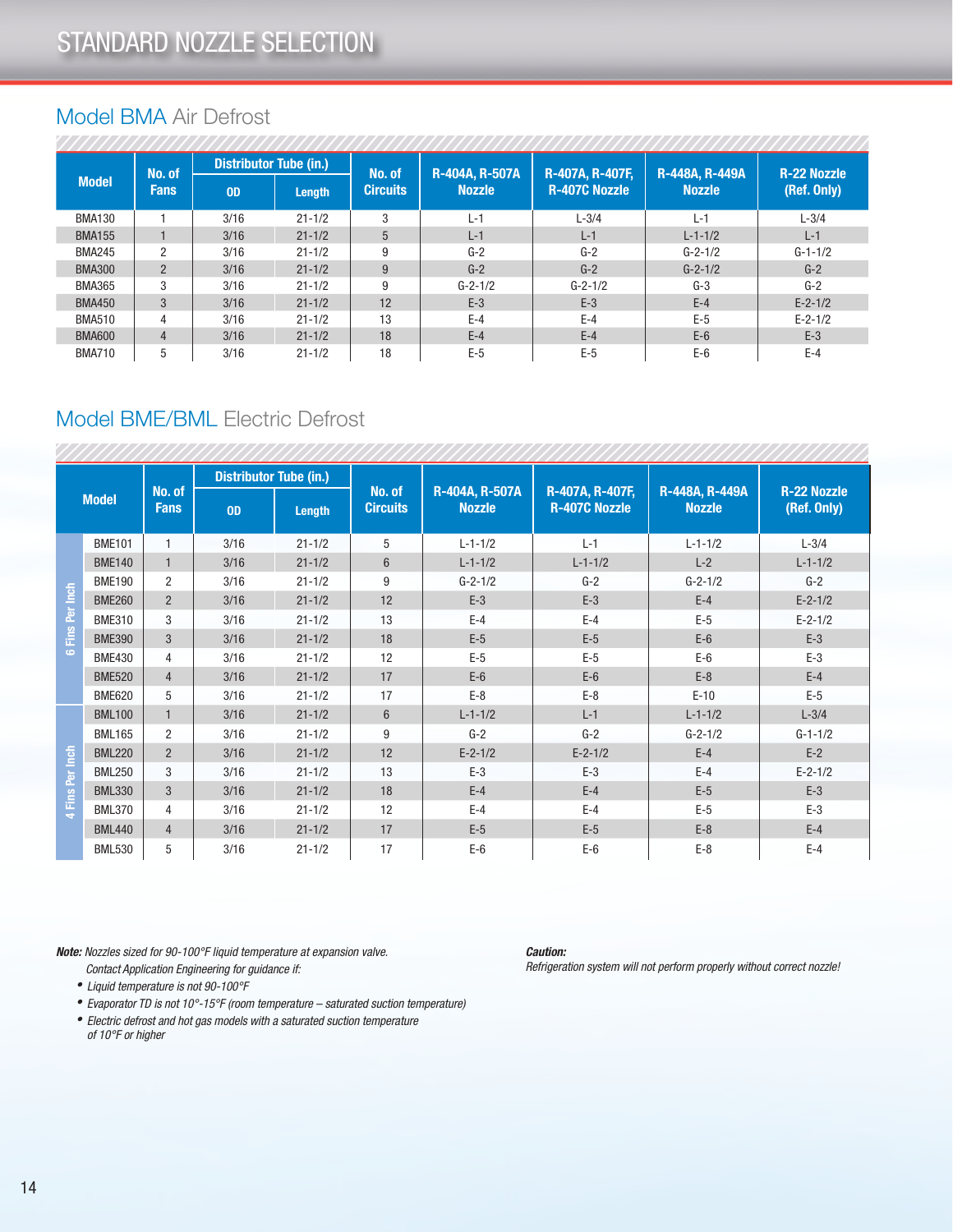### Model BMG/BMF Hot Gas Defrost

| <b>Model</b>           |               | No. of<br><b>Fans</b> | <b>Distributor Tube (in.)</b> |            |                           |                                 |                                         |                                 |                                   |
|------------------------|---------------|-----------------------|-------------------------------|------------|---------------------------|---------------------------------|-----------------------------------------|---------------------------------|-----------------------------------|
|                        |               |                       | 0 <sub>D</sub>                | Length     | No. of<br><b>Circuits</b> | R-404A, R-507A<br><b>Nozzle</b> | R-407A, R-407F,<br><b>R-407C Nozzle</b> | R-448A, R-449A<br><b>Nozzle</b> | <b>R-22 Nozzle</b><br>(Ref. Only) |
| <b>S Fins Per Inch</b> | <b>BMG190</b> | 2                     | 3/16                          | $21 - 1/2$ | 9                         | $E - 2 - 1/2$                   | $E - 2 - 1/2$                           | $E-3$                           | $E - 1 - 1/2$                     |
|                        | <b>BMG260</b> | $\overline{2}$        | 3/16                          | $21 - 1/2$ | 12                        | $E-4$                           | $E-3$                                   | $E-4$                           | $E - 2 - 1/2$                     |
|                        | <b>BMG310</b> | 3                     | 3/16                          | $21 - 1/2$ | 13                        | $E-4$                           | $E-4$                                   | $E-5$                           | $E-3$                             |
|                        | <b>BMG390</b> | 3                     | 3/16                          | $21 - 1/2$ | 18                        | $E-5$                           | $E-5$                                   | $E-6$                           | $E-4$                             |
|                        | <b>BMG430</b> | 4                     | 3/16                          | $21 - 1/2$ | 12                        | $E-5$                           | $E-5$                                   | $E-6$                           | $E-4$                             |
|                        | <b>BMG520</b> | $\overline{4}$        | 3/16                          | $21 - 1/2$ | 17                        | $E-6$                           | $E-6$                                   | $E-8$                           | $E-5$                             |
| 4 Fins Per Inch        | <b>BMF165</b> | $\overline{2}$        | 3/16                          | $21 - 1/2$ | 9                         | $E - 2 - 1/2$                   | $E-2$                                   | $E - 2 - 1/2$                   | $E - 1 - 1/2$                     |
|                        | <b>BMF220</b> | $\overline{2}$        | 3/16                          | $21 - 1/2$ | 12                        | $E-3$                           | $E-3$                                   | $E-4$                           | $E - 2 - 1/2$                     |
|                        | <b>BMF250</b> | 3                     | 3/16                          | $21 - 1/2$ | 13                        | $E-3$                           | $E-3$                                   | $E-4$                           | $E - 2 - 1/2$                     |
|                        | <b>BMF330</b> | 3                     | 3/16                          | $21 - 1/2$ | 18                        | $E-4$                           | $E-4$                                   | $E-5$                           | $E-3$                             |
|                        | <b>BMF370</b> | 4                     | 3/16                          | $21 - 1/2$ | 12                        | $E-4$                           | $E-4$                                   | $E-5$                           | $E-3$                             |
|                        | <b>BMF440</b> | $\overline{4}$        | 3/16                          | $21 - 1/2$ | 17                        | $E-5$                           | $E-5$                                   | $E-6$                           | $E-4$                             |

*Note: Nozzles sized for 90-100°F liquid temperature at expansion valve.*

*Caution:*

*Refrigeration system will not perform properly without correct nozzle!*

- *Contact Application Engineering for guidance if: • Liquid temperature is not 90-100°F*
- *Evaporator TD is not 10°-15°F (room temperature saturated suction temperature)*
- *• Electric defrost and hot gas models with a saturated suction temperature of 10°F or higher*